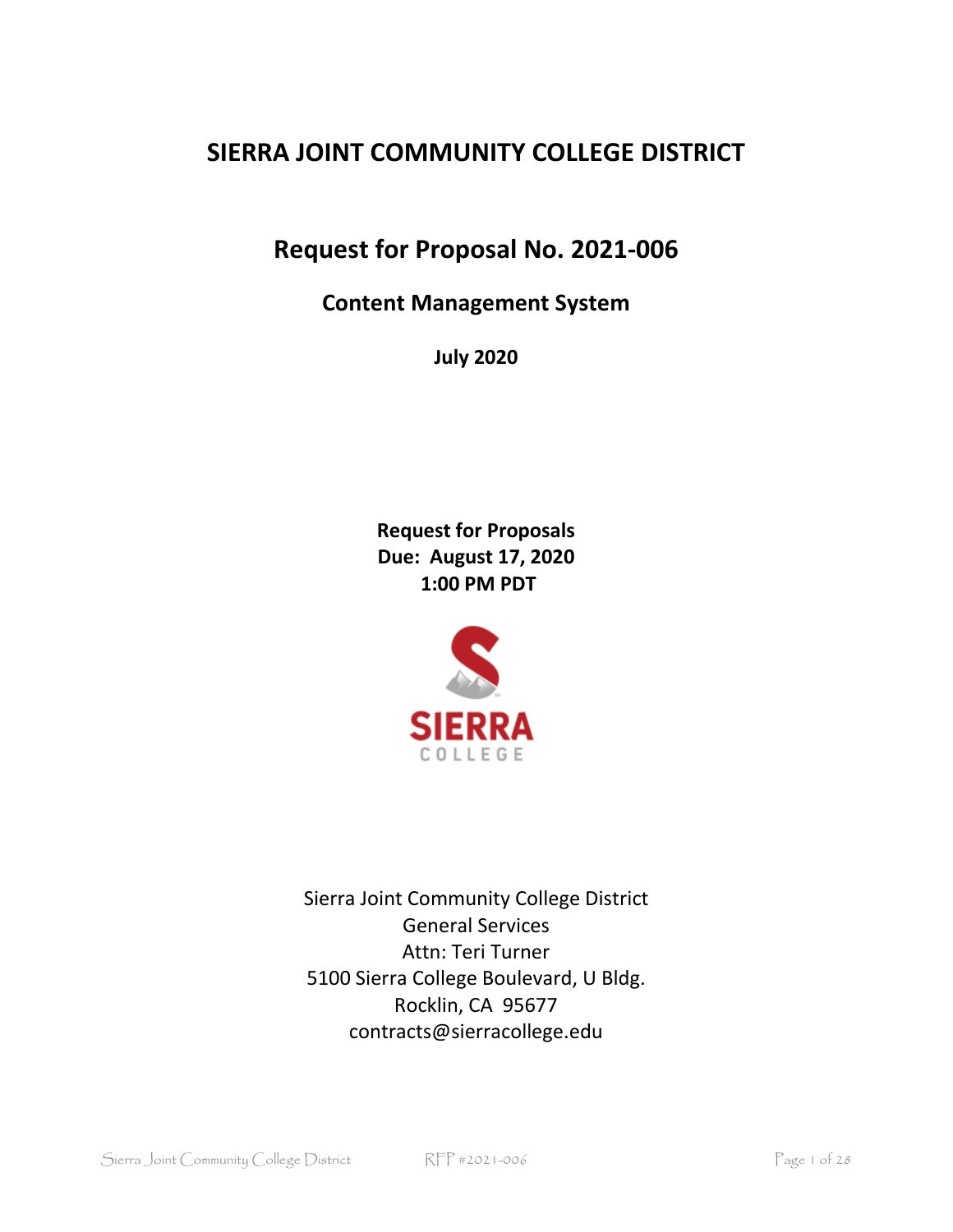# **TABLE OF CONTENTS**

# **Content Management System**

Request for Proposal No. 2021-006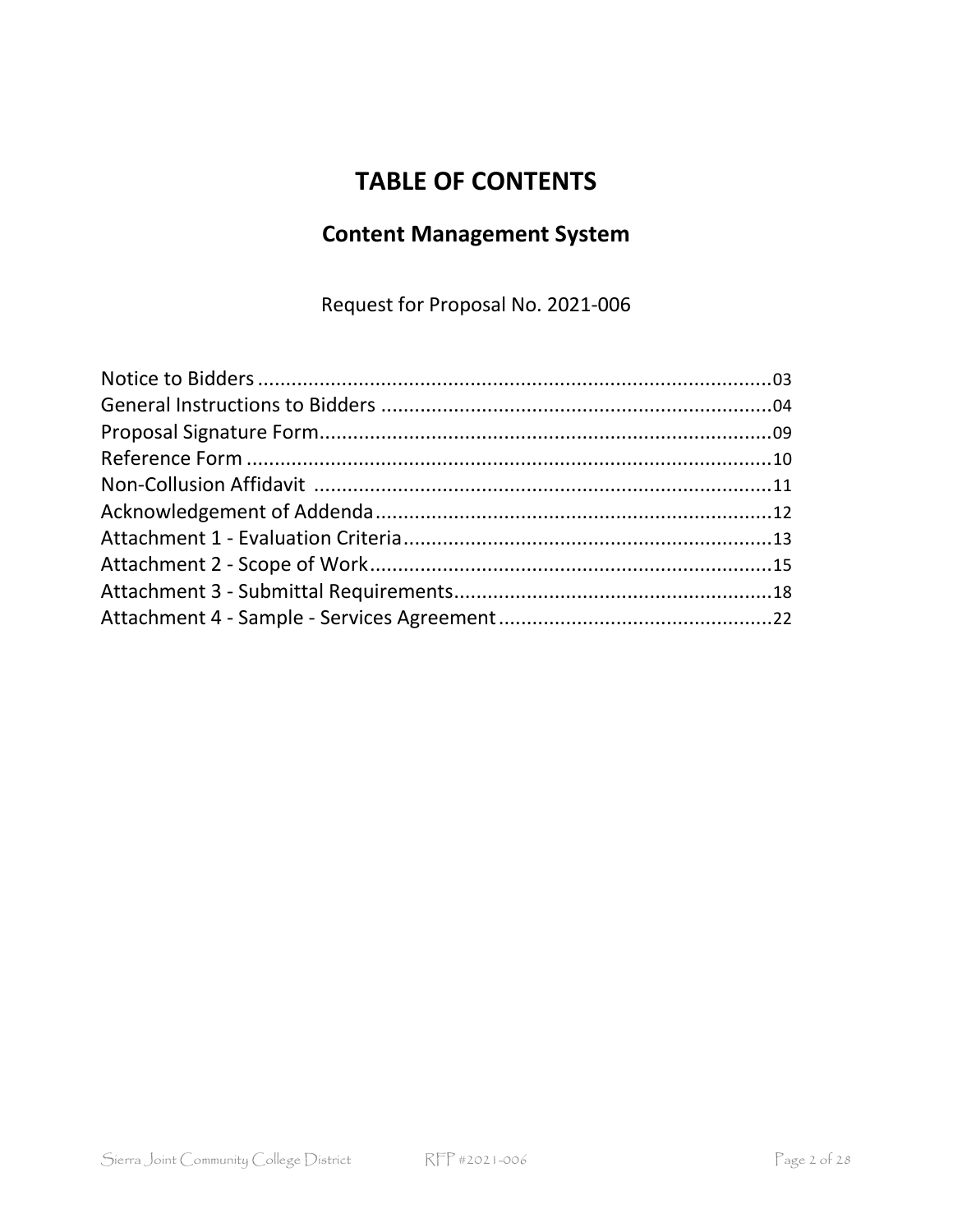# **NOTICE SIERRA JOINT COMMUNITY COLLEGE DISTRICT Request for Proposal No. 2021-006 Content Management System**

### **A. INTRODUCTION:**

The Sierra Joint Community College District ("SJCCD" or "District") is one of 115 public California Community Colleges, the largest system of higher education in the nation serving 2.1 million students. The District is comprised of areas in Placer, Nevada, El Dorado and Sacramento Counties. The District operates a central campus located in the city of Rocklin, in southwestern Placer County, California, and two satellite campuses located in Grass Valley and Truckee in Nevada County. Classes are also taught in Roseville and other sites throughout the 3,200-square-mile territory of the District. The District currently serves approximately 18,000 students per term enrolled in both day and evening classes. Other general information about the District can be found on the District's website at [www.sierracollege.edu.](http://www.sierracollege.edu/)

#### **B. BACKGROUND**:

Sierra College serves multiple stakeholders including prospective and current students, faculty and staff, and the community at large. The current website has been built over time using multiple templates and therefore lacks cohesion and clarity. Navigation is not clear due to the additive design of the site. In addition, our pages are currently in two different Content Management Systems (CMS): Cascade and Drupal (academic section of website). The academic section of our website was redesigned in Drupal in October 2018.

Within our main CMS, Cascade, we do not have in-house web development expertise to build our environment with additional features that are needed with our college campus' ever-changing web needs. Thus, the Marketing Department is extremely limited in the options we can provide to our clients when making web content presentation decisions.

There is no documentation for the current website architecture. Thus, when the website is updated, it can negatively affect other parts of the website. There is also a desire and need to have content owners have access to update their content for approval. While this is a feature available in Cascade, the workflow system is very cumbersome and difficult to set up and train content owners. This does not allow for dynamic and proactive updating of pages.

### **C. PURPOSE:**

The Sierra Joint Community College District and the Marketing Division are seeking proposals from qualified firms for a Content Management System (CMS) that would both transfer and redesign the existing Sierra College website from the current CMS to a new more user and mobile friendly CMS.

The District reserves the right to reject any and all submittals or to waive any minor irregularities in the process. All responses to this request will remain confidential, subject to the Freedom of Information and Privacy Act. Proposals must be submitted electronically no later than the prescribed time at the following link, also found on the District website[: https://sierracollege.bonfirehub.com](https://sierracollege.bonfirehub.com/)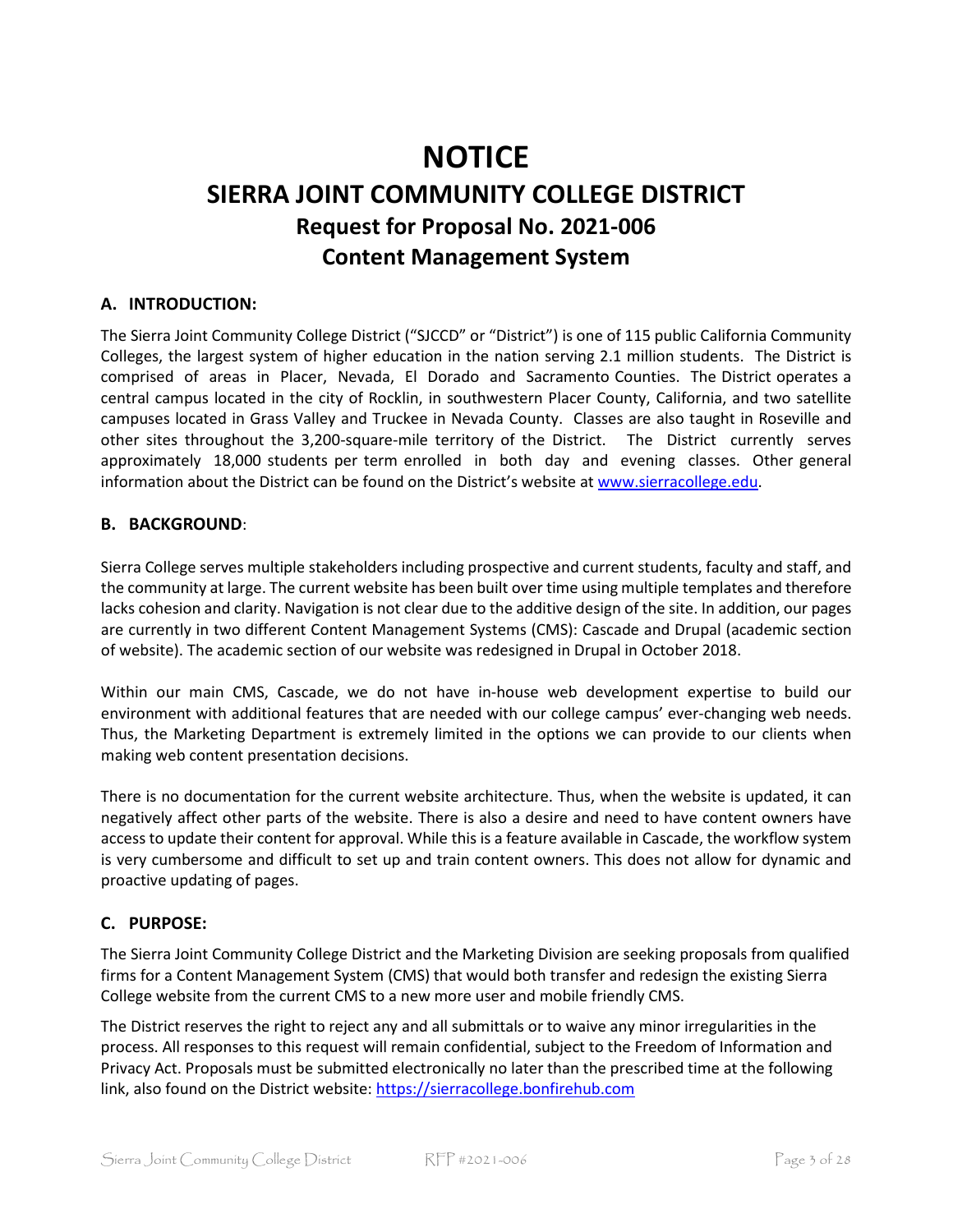# **GENERAL INSTRUCTIONS TO BIDDERS**

1. **Schedule**: The schedule for the Request for Proposal ("RFP") process is as follows:

| <b>Request for Proposal Released</b>     | July 27, 2020 (11:00 am PDT)              |
|------------------------------------------|-------------------------------------------|
| Deadline to Submit Written Questions     | August 5, 2020 (1:00pm PDT)               |
| Deadline to Respond to Written Questions | August 11, 2020 (1:00pm PDT)              |
| <b>Deadline for Bid Submissions</b>      | August 17, 2020 (1:00pm PDT)              |
| Interviews via Zoom (tentative)          | August 25, 2020 (2:30pm - 4:30pm PDT), or |
|                                          | August 27, 2020 (1:00pm -3:00pm PDT) or   |
|                                          | August 31, 2020 (9:30am -11:30am PDT)     |
| Notice of Intent to Award the Contract   | September 2020                            |
| <b>Board Approval of Contract</b>        | October 2020                              |
| <b>Contract Execution</b>                | October 2020                              |

The District reserves the right, at its sole discretion, to adjust the RFP schedule as it deems necessary. Any adjustment to the schedule prior to the submission due date shall be made by way of an RFP Addendum and communicated in the same manner as all other RFP Addenda. Any adjustment to the schedule occurring after the proposal due date shall be communicated in Bonfire to all prospective firms that have submitted proposals.

### 2. **Documents Accompanying Proposal:**

Proposer must submit with the proposal the following completed documents no later than the prescribed deadline schedule listed:

- Proposal Signature Form
- Proposer's Reference Form
- Non Collusion Affidavit
- Acknowledgement of Addenda (if applicable)

*\*Please note these will be submitted as separate files in Bonfire* 

### 3. **Preparation of Proposals:**

No proposal will be considered unless submitted on the form(s) furnished. All proposals must be in ink or typewritten. No erasures are permitted. Mistakes may be crossed out and corrections entered adjacent and must be initialed in ink by the person signing the bid. The proposal must be signed in ink by a representative authorized to bind the company. In case of a discrepancy between the hourly rate and the extended price, the hourly rate will be considered as correct. Proposal extensions and totals must be computed where applicable.

### 4. **Proposal Submittal**:

The proposal must be submitted electronically via Bonfire on or before the deadline prescribed listed using the following link **[sierracollege.bonfirehub.com](https://sierracollege.bonfirehub.com/)**.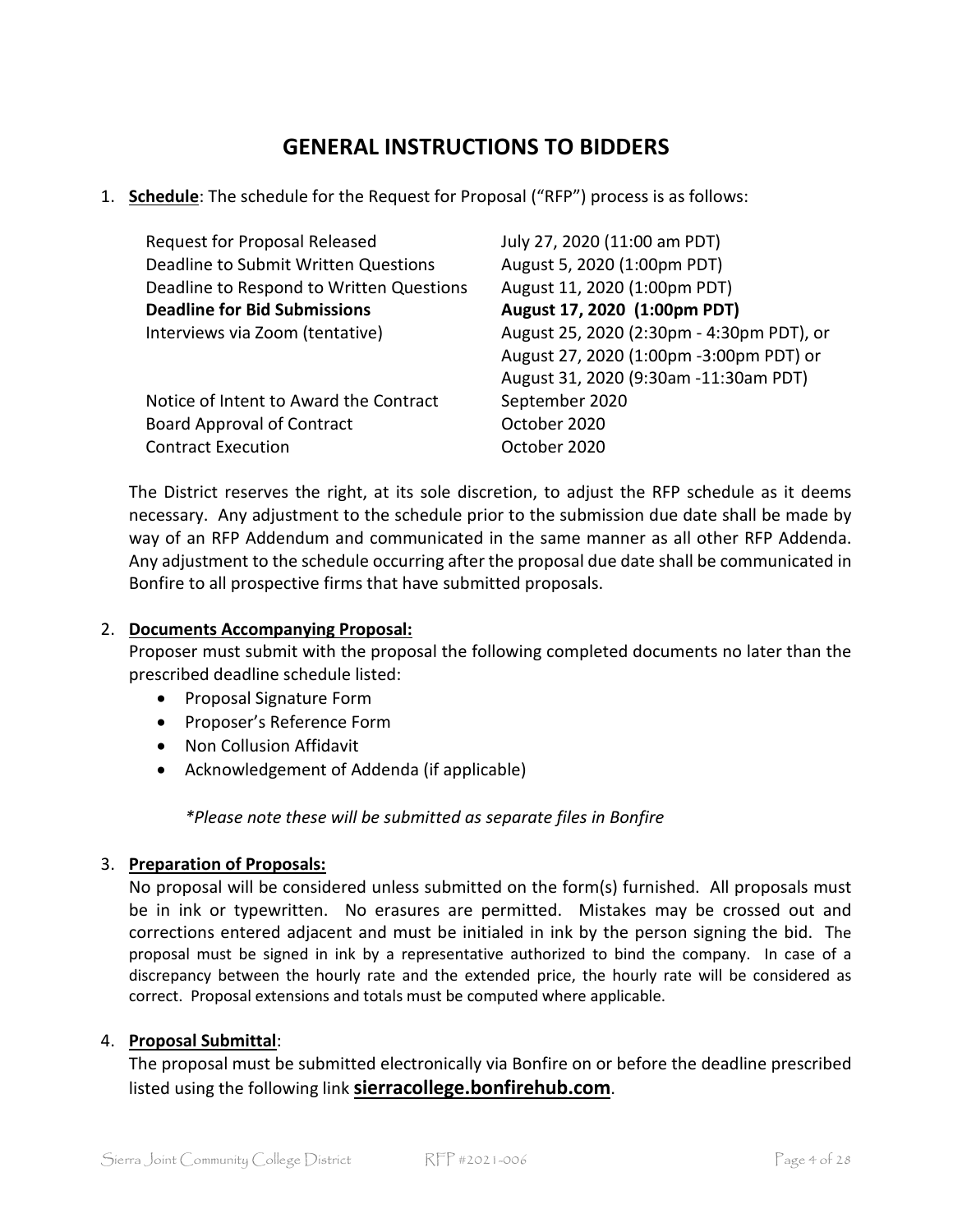Firms submitting proposals that meet the selection criteria and which are deemed to be the most advantageous to the District may be requested to give an oral presentation to a selection committee. Presentation may be presented via Zoom or in person and will be determined prior to the proposed schedule date. Each invited firm will be given 120 minutes in which to complete the entire presentation and demonstration. Scheduling of these presentations will be arranged by the General Services Department. Selected days and times will be given at random and are referenced in the above schedule.

### 5. **Proposal Withdrawal:**

A proposal may be withdrawn prior to the deadline for proposal submissions by accessing the site listed above to which the proposal was submitted electronically. Once the deadline for proposal submissions has passed, a proposer may not be permitted to withdraw the proposal.

### 6. **Cost of Proposal Preparation**:

Cost of preparing the response to this Request for Proposal is solely the responsibility of the proposer.

### 7. **Requests for Clarification**:

All communication, questions and inquiries relating to this Request for Proposal must be submitted in writing by accessing the link **sierracollege.bonfirehub.com** and selecting the questions tab. Responses to questions and inquiries will be made using the same system which will post to the public notice project job board. The deadline for submission of questions, inquiries and requests for clarification is prescribed in the listed schedule.

### 8. **Conduct:**

During the course of this Request for Proposal process, prospective firms are not permitted to contact any SJCCD employee or member of the Governing Board unless at the request of SJCCD's designated contact person found on the title page of this RFP or to fulfill pre-existing contractual obligations.

### 9. **Compliance with Specifications**:

If the selected contractor fails at any time to meet the specifications of the accepted proposal or is unable to provide necessary services, the District may at its option annul and set aside the contract entered into with the selected contractor, either in whole or in part, and enter into a new contract with next highest ranked contractor. If the next and subsequent highest ranked contractor is unable to provide necessary services, the District may procure the services from any available source.

### 10. **Pricing:**

Pricing will be reviewed to determine the best value per Public Contract Code 20651.7. The pricing submitted shall be firm and inclusive of all fees necessary to complete the work in accordance with this specification and scope of work. All prices must be written in ink or typewritten. If there are any additional charges of any kind, other than those mentioned above, specified or unspecified, prospective contractor MUST indicate the items required and associated costs or forfeit the right to payment for such items.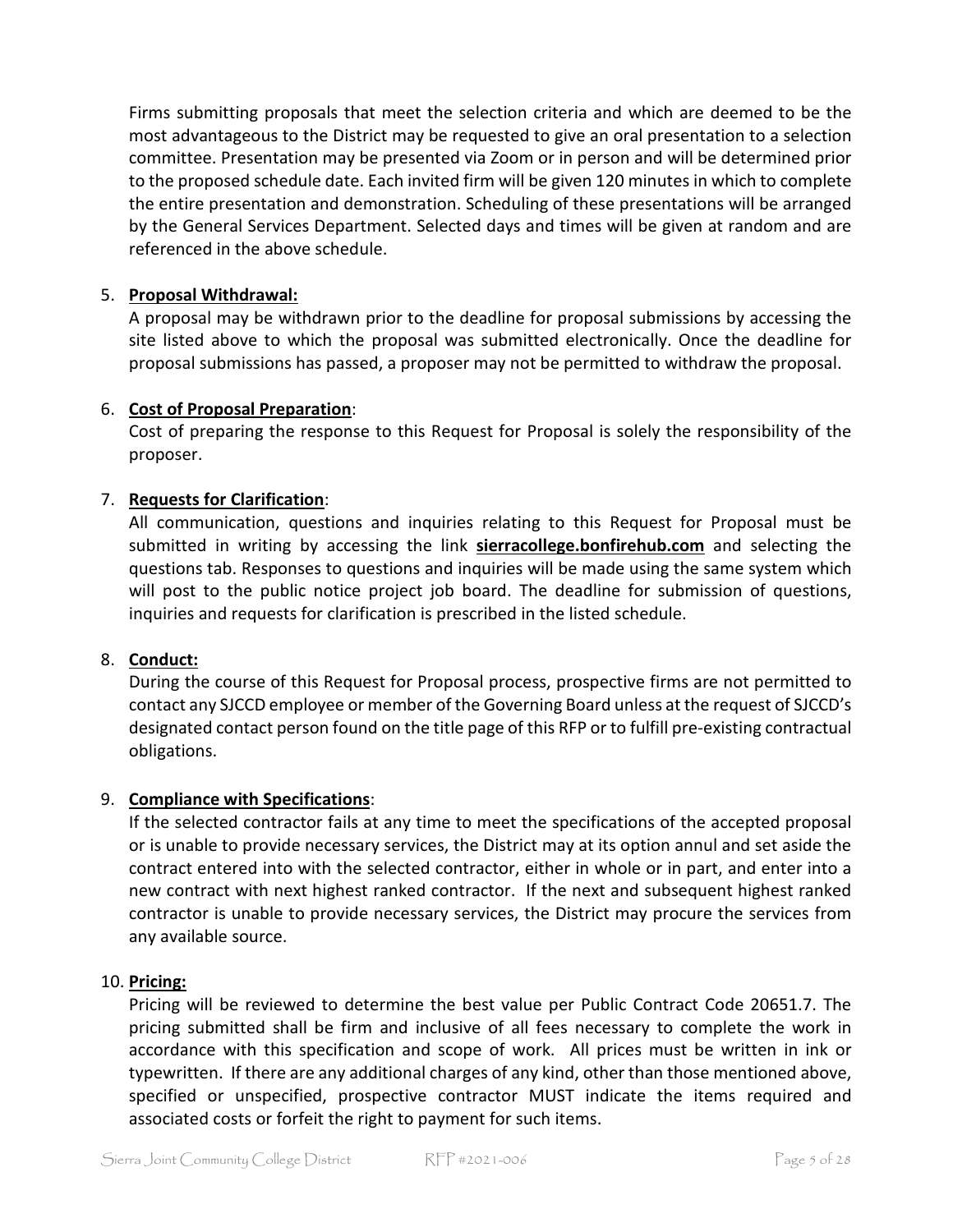### 11. **Purchase Order**:

The successful proposer(s) may be issued a purchase order for the fiscal year signed by an authorized representative of the District. Proposer's acceptance of District's purchase order is expressly limited to the terms and conditions of the contract. None of the Proposer'sterms and conditions shall apply in acknowledging a purchase order or in the acceptance of a purchase order. Acceptance by District of the goods or services delivered under a purchase order shall not constitute agreement to Proposer's terms or conditions.

### 12. **Responsive Proposal/Responsible Proposer:**

A "responsive proposal" is a proposal, which meets all the terms, conditions and specifications of the Request for Proposal. A "responsible proposer" is a proposer who has the financial resources, personnel, facilities, integrity, and overall capability to complete the contract successfully.

### 13. **Proposer's Representative**:

The successful proposer shall appoint a representative to act as a liaison between the proposer and the District. This representative shall have the authority to make binding decisions for the proposer. The representative's name and telephone number shall be provided to the District after notification of award of the contract. Proposer must respond within reasonable time to requests made by the District.

#### 14. **Addenda:**

Responses to written questions, requests for clarification or revisions to proposal specifications will be communicated by the issuance of a Request for Proposal addendum addressing the nature of the change. Addenda will be posted on the District's project job board website as follows**[sierracollege.bonfirehub.com](https://sierracollege.bonfirehub.com/)**. If addenda are released, proposers must submit a signed Acknowledgment of Addenda form and return with the completed proposal.

#### 15. **Selection Process:**

After the period has closed for receipt of proposals, each proposal will be reviewed to determine compliance with the format and requirements of the RFP. Any proposal that does not meet the format and requirements will be deemed non-responsive, will not advance, and will not be considered for award. Proposals that meet the minimum requirements will advance to be reviewed and scored by an evaluation panel. Following independent evaluation of the proposal, the top proposers **may** be requested to participate in an oral presentation to determine and select a proposer that most closely meets the Districts' needs.

#### 16. **Previous Performance:**

Proposers are advised that District reserves the right to reject a proposal from a proposer that cannot demonstrate the ability to provide the services required. Past service and delivery performance with similar sized organization and scope of work is a factor in the determination of award against this proposal. Proposer's past performance practices and services may be examined. Proposers who have demonstrated unsatisfactory performance will be subject to disqualification as a responsible proposer, thereby disqualifying the proposer from contract award.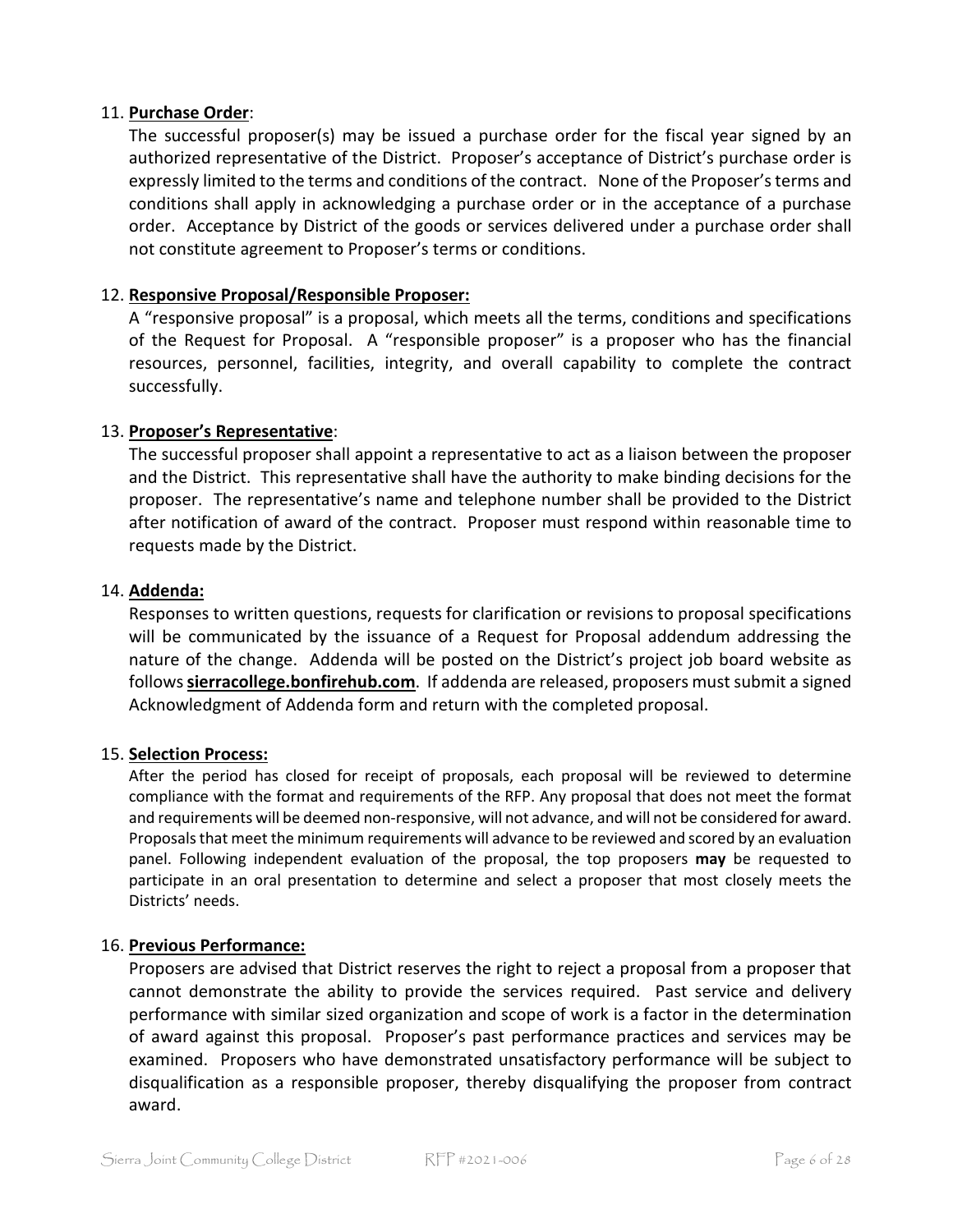### 17. **Basis of Award**:

The District's intention is to award one responsible firm whose proposal represents, in the District's evaluation and judgment, the most advantageous combination of best value (PCC 20651.7) to provide Content Management Systems services. Best Value means the most advantageous balance of price, quality, service, performance, and other elements, as defined by the governing board, achieved through methods in accordance with this section and determined by objective performance criteria that may include price, features, long-term functionality, lifecycle costs, overall sustainability, and required services. In determining the award, the District will consider the following: capability to meet or exceed requirements, qualifications (the firms ability to provide personnel, experience and resources for functional areas and/or labor category), pricing, acceptance of sample contract terms and conditions, past performance and references.

This RFP shall not be construed by any party as an agreement of any kind between the District and proposer. This RFP does not obligate the District to accept any proposal, negotiate with any Proposer, award an agreement, or proceed with the development of any project, product, or service described in response to this RFP. The District does not guarantee that it will purchase any particular quantities or dollar amount of the goods or services specified herein.

The District reserves the right, at its sole discretion, to accept or reject any and all proposals and to waive informalities or irregularities when it is in the District's best interest to do so. The District reserves the right to consider and award contracts during the term of this contract beyond this solicitation process if it complies with District, State and Federal regulations and is in the best interest of the District.

### 18. **Contract Award**:

If an award is made, the District shall award a three-year contract with an option to renew the maintenance and support for up to two (2) additional one-year periods. The contract may be canceled without cause by either party provided termination notice is given in writing sixty (60) days in advance of termination date.

### 19. **Notice of Intent to Award the Contract**

Immediately upon completion of the evaluation process, oral presentation and reference checks, the District will issue a Notice of Intent to Award the Contract. The notice will be posted on **sierracollege.bonfirehub.com**. After the District has issued the Notice of Intent to Award the Contract, the District will make a recommendation to the District's Board of Trustees during the scheduled monthly Board of Trustees meeting. The recommendation from the selection committee is not binding to the District; award of the Agreement will only be by action of the District's Board of Trustees. Failure of the successful contractor to execute the agreement within sixty (60) days following the award will be treated by the District as the successful contractor's repudiation of the Contract, placing it in material breach and making it liable to the District for actual damages incurred by the District, including, without limitation, cost cover.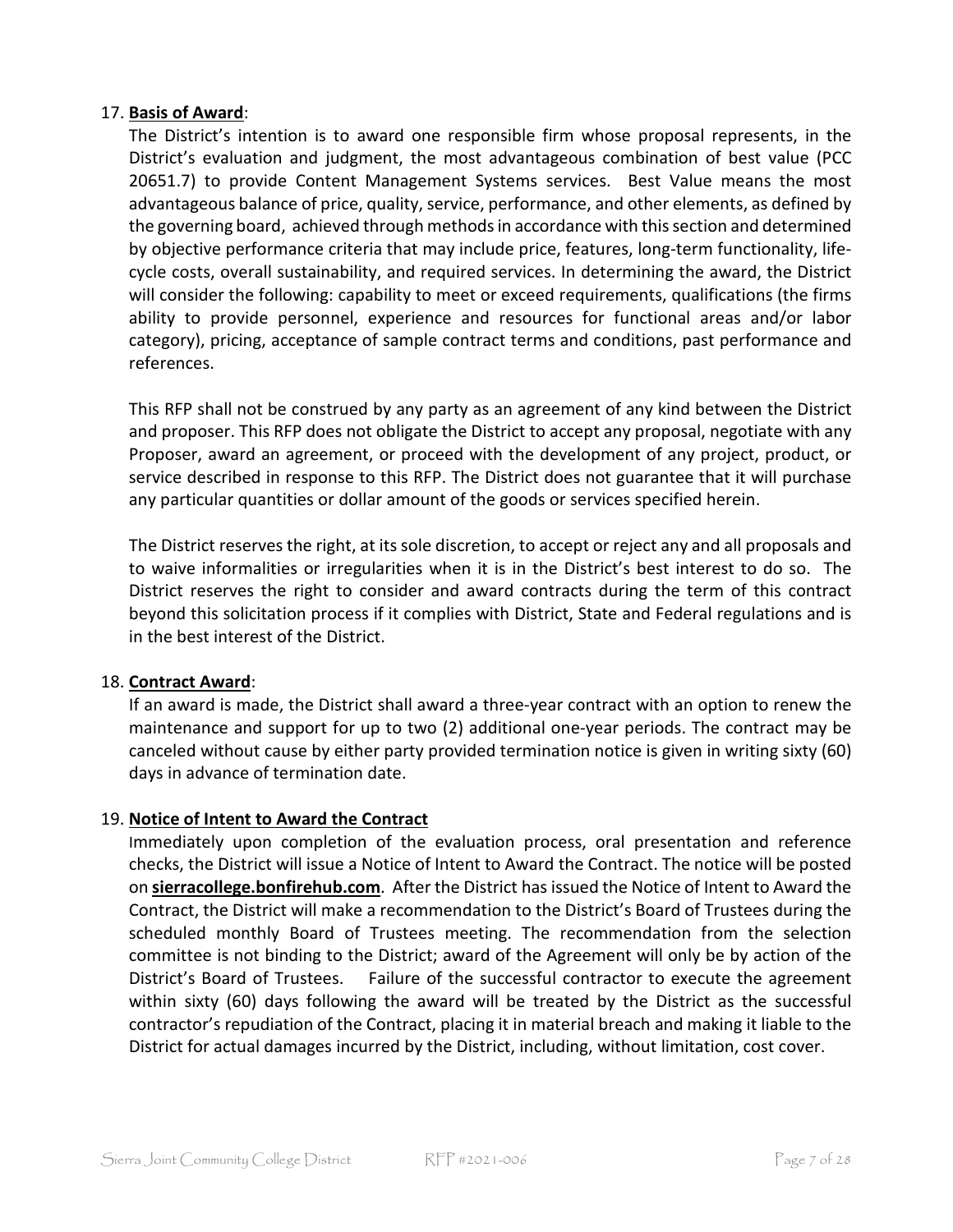### 20. **Dispute/Protest**:

Any proposer submitting a proposal to the District may file a protest of the District's intent to award the contract provided that each and all of the following are complied with:

- a) The protest is in writing.
- b) The protest is filed and received by General Services Teri Turner not more than seven (7) calendar days following the date of issuance of the of the District's Notice of Intent to Award the Contract; and
- c) The written protest sets forth, in detail, all grounds for the protest, including, without limitation, all facts, supporting documentation, legal authorities and argument in support of the grounds for the protest; any matters not set forth in the written protest shall be deemed waived. All factual contentions must be supported by competent, admissible and creditable evidence. Any protest not confirming with the foregoing shall be rejected by the District as invalid. Provided that a protest is filed in strict conformity with the forgoing, the Director of Finance or such individual(s) as may be designated by him/her, shall review and evaluate the basis of the bid protest. Either the Director of Finance, or other individual designated by him/her shall provide the proposer submitting the protest with a written statement concurring with or denying the protest. The District's Board of Trustees will render a final determination and disposition of a protest by taking action to adopt, modify or reject the disposition of a protest as reflected in the written statement of the Director of Finance, or his/her designee. Action by the District's Board of Trustees relative to a protest shall be final and not subject to appeal or reconsideration by the District, the Manager - General Services, any other employee or office of the District, or the District's Board of Trustees. The rendition of a written statement by the Director of Finance (or his/her designee) and action by the District's Board of Trustees to adopt, modify or reject the disposition of the protest reflected in such written statement shall be express conditions precedent to the institution of any legal or equitable proceedings relative to the solicitation process, the District's award of the Contract, the District's disposition of any protest or the District's decision to reject all bids. In the event that any such legal or equitable proceedings are instituted and the District is named as a party thereto, the prevailing party(ies) shall recover from the other party(ies), as costs, all attorney fees and costs incurred in connection with any such proceeding, including any appeal arising therefrom.

### 21. **Attachments:**

Any exceptions to referenced documents below must be submitted with proposal response.

- Attachment 1 Evaluation Criteria
- Attachment 2 Scope of Work
- Attachment 3 Submittal Requirements
- Attachment 4 Sample Services Agreement

END OF PAGE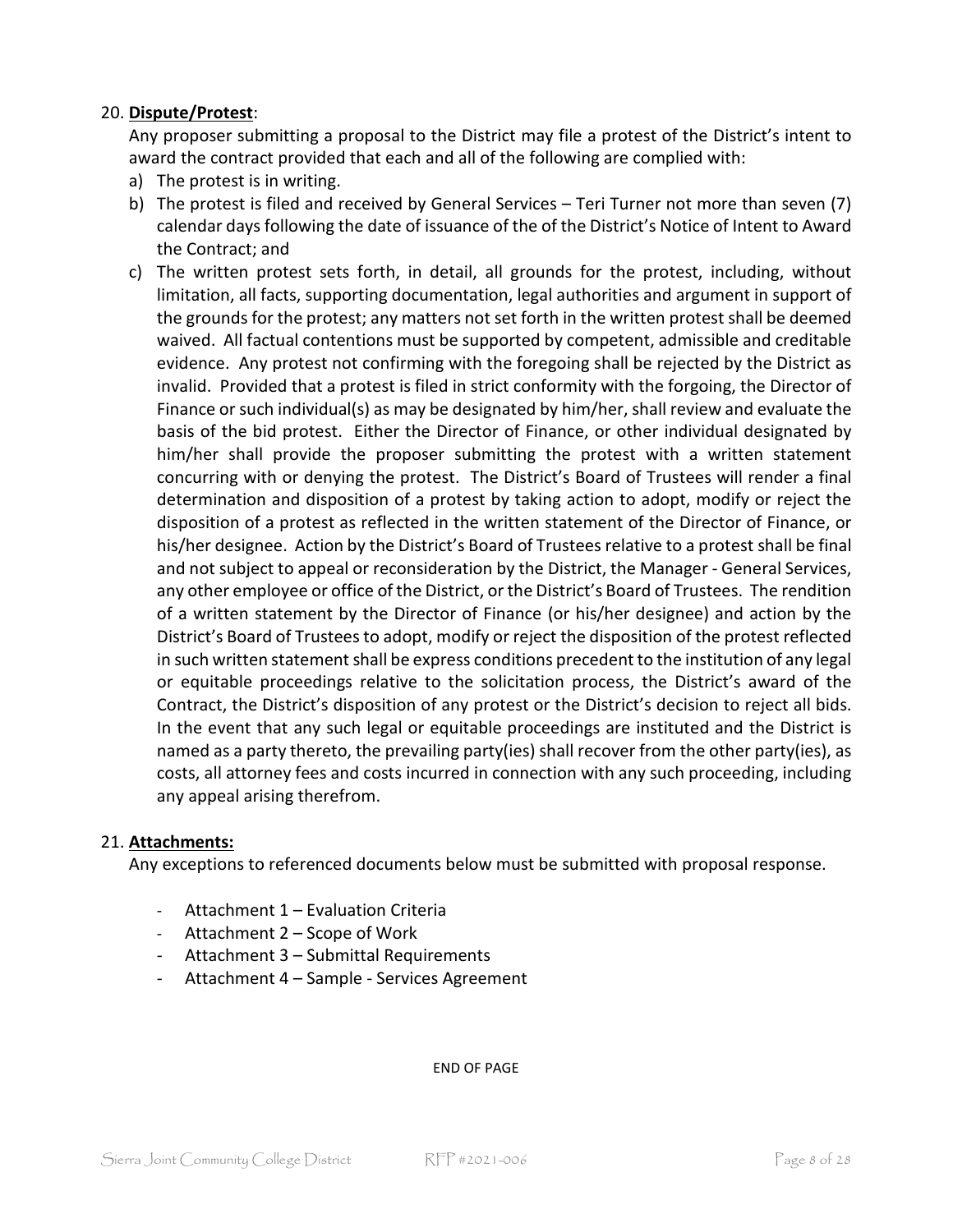### **PROPOSAL SIGNATURE FORM**

# **Content Management System**

RFP #2021-006

The undersigned acknowledges the following:

- 1. Having become familiar with the specifications, contract conditions and requirements of the Request for Proposal #2021-006, hereby offers to provide "Content Management System Services" in accordance with the proposal set forth herein, including all referenced material and attachments.
- 2. That failure to complete all portions of the proposal documents described in Section 2 of the Request for Proposal #2021-006 and to submit documents by the stated deadlines, may render the proposal non-responsive and bar award of the contract.
- 3. Understands that the District reserves the right to reject any and all proposals and that this proposal shall remain open and not be withdrawn for a minimum of 60 days after the opening of proposals.
- 4. If the proposer is a corporation, the undersigned hereby represents and warrants that the corporation is duly incorporated and is in good standing in the State of \_ and that \_\_\_\_\_\_\_\_\_\_\_\_\_\_\_\_\_\_\_\_\_\_\_\_\_\_\_\_\_\_\_ is authorized to act for and bind the corporation.

| <b>Entity Type (Select one)</b>                                                           |                  |                      |      |
|-------------------------------------------------------------------------------------------|------------------|----------------------|------|
| Sole Ownership                                                                            | Partnership      |                      |      |
| Corporation                                                                               | Other: Specify   |                      |      |
| <b>Small Business</b>                                                                     | Woman-Owned      |                      |      |
| Minority-owned                                                                            | Disabled Veteran |                      |      |
| Sub-Contractors: (Please list all-subcontractors name, address, and phone numbers below): |                  |                      |      |
|                                                                                           |                  |                      |      |
|                                                                                           |                  |                      |      |
|                                                                                           |                  |                      |      |
|                                                                                           |                  |                      |      |
|                                                                                           |                  |                      |      |
|                                                                                           |                  |                      |      |
| Company Name (as per license)                                                             | Signature        | <b>Title</b>         | Date |
|                                                                                           |                  |                      |      |
|                                                                                           |                  |                      |      |
| <b>Mailing Address</b>                                                                    | Telephone #      | <b>Email Address</b> |      |
|                                                                                           |                  |                      |      |
|                                                                                           |                  |                      |      |

*Must be signed by an authorized representative on behalf of the company. DO NOT use pre-printed stamp.*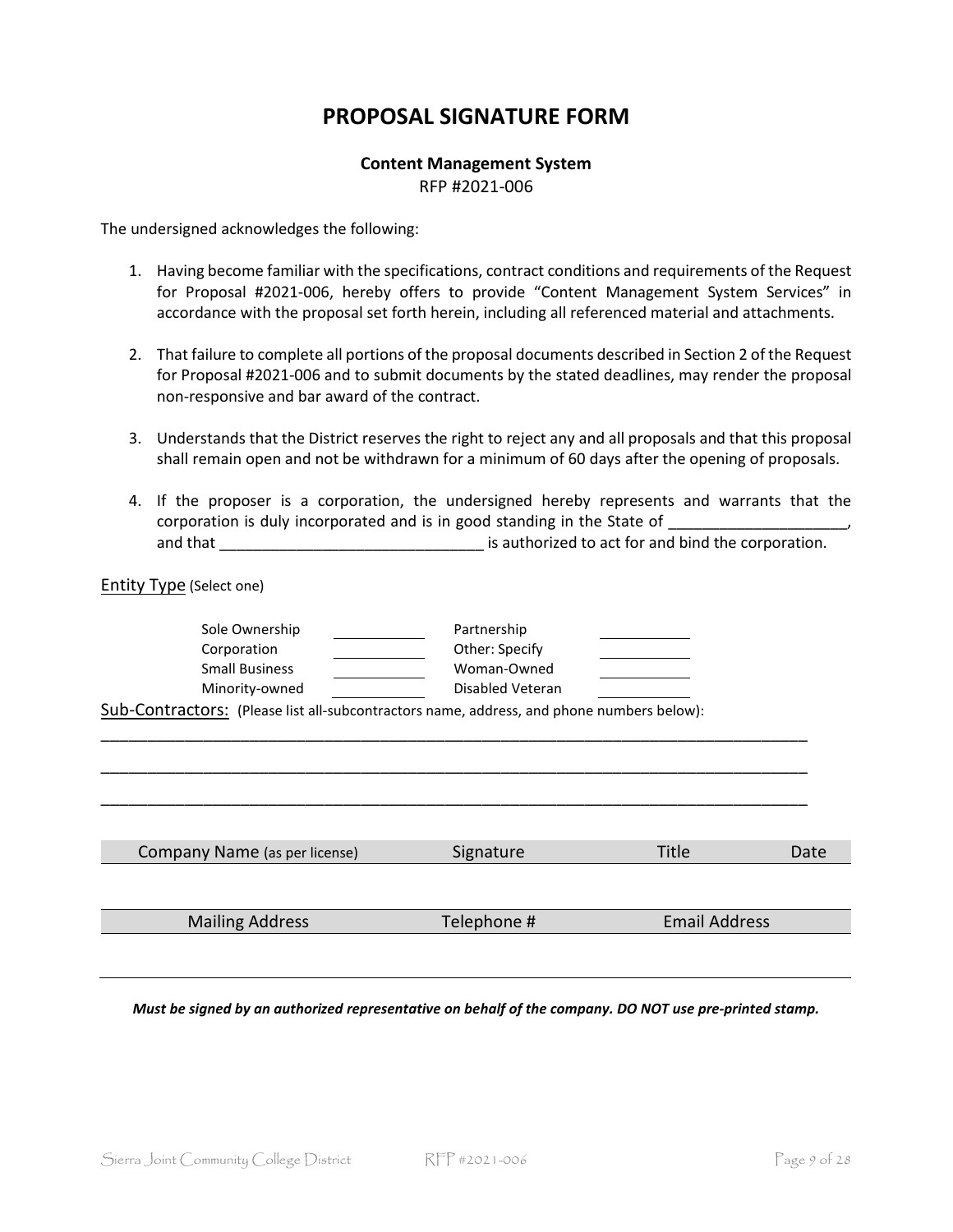### **REFERENCE FORM**

### **Content Management System - RFP #2021-006**

| The Bidder shall provide three (3) references below (preferably California public agencies or higher |  |
|------------------------------------------------------------------------------------------------------|--|
| education institutions) for which similar services have been provided within the last three years:   |  |
|                                                                                                      |  |
|                                                                                                      |  |
|                                                                                                      |  |
| Description and date(s) of services provided: __________________________________                     |  |
|                                                                                                      |  |
|                                                                                                      |  |
|                                                                                                      |  |
|                                                                                                      |  |
| Description and date(s) of services provided: __________________________________                     |  |
|                                                                                                      |  |
|                                                                                                      |  |
|                                                                                                      |  |
|                                                                                                      |  |
| Description and date(s) of services provided: __________________________________                     |  |
|                                                                                                      |  |

References will be contacted to confirm the abilities and qualifications as stated in the proposal response. The District may deem the response non-responsive if a reference is not obtainable from a listed reference after reasonable attempts.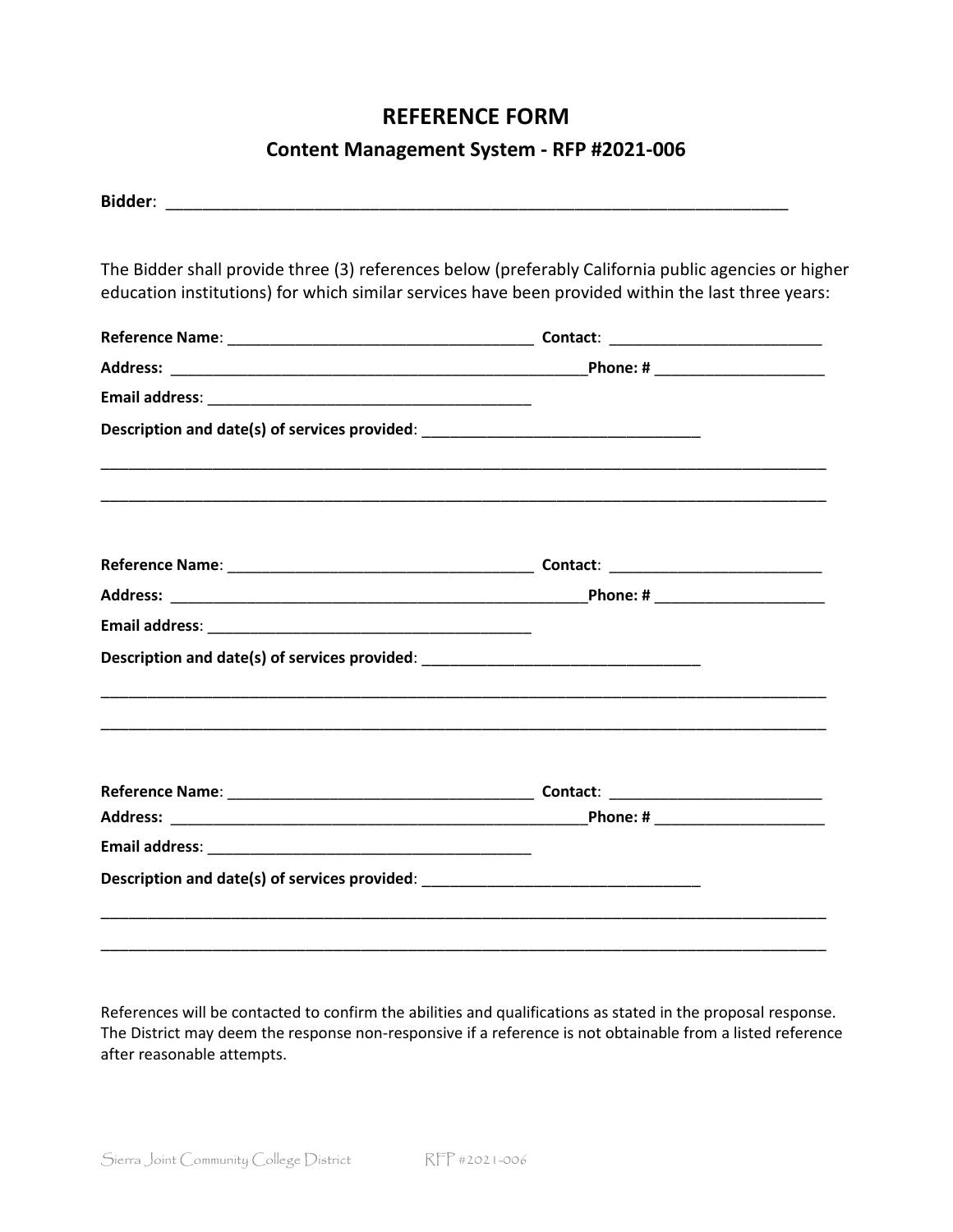### **NON-COLLUSION AFFIDAVIT**

| <b>STATE OF</b> |                         |    | <b>COUNTY OF</b>                                 |                        |
|-----------------|-------------------------|----|--------------------------------------------------|------------------------|
|                 |                         |    | being first duly sworn, depose and say that I am |                        |
|                 | (Typed or Printed Name) |    |                                                  |                        |
| the             |                         | Ωt |                                                  | , the party submitting |
|                 | (Title)                 |    | (Company Name)                                   |                        |

the foregoing Proposal ("the Bidder"). In connection with the foregoing Proposal, the undersigned declares, states and certifies that:

- 1. The Proposal is not made in the interest of, or on behalf of, any undisclosed person, partnership, company, association, organization or corporation.
- 2. The Proposal is genuine and not collusive or sham.
- 3. The bidder has not directly or indirectly induced or solicited any other bidder to put in a false or sham bid, and has not directly or indirectly colluded, conspired, connived, or agreed with any other bidder or anyone else to put in sham bid, or to refrain from bidding.
- 4. The bidder has not in any manner, directly or indirectly, sought by agreement, communication, or conference with anyone to fix the bid price, or that of any other bidder, or to fix any overhead, profit or cost element of the bid price or that of any other bidder, or to secure any advantage against the public body awarding the contract or of anyone interested in the proposed contract.
- 5. All statements contained in the Proposal and related documents are true.
- 6. The bidder has not, directly or indirectly, submitted the price or any breakdown thereof, or the contents thereof, or divulged information or data relative thereto, or paid, and will not pay, any fee to any person, corporation, partnership, company, association, organization, bid depository, or to any member or agent thereof to effectuate a collusive or sham bid.

|                          | Executed this day of fig. | $20$ at $\overline{\phantom{0}}$                                                                   |  |
|--------------------------|---------------------------|----------------------------------------------------------------------------------------------------|--|
|                          |                           | (City, County and State)                                                                           |  |
| true and correct.        |                           | I declare under penalty of perjury under the laws of the State of California that the foregoing is |  |
| Signature                |                           | <b>Printed Name</b>                                                                                |  |
| Address                  |                           |                                                                                                    |  |
| Area Code & Phone Number |                           |                                                                                                    |  |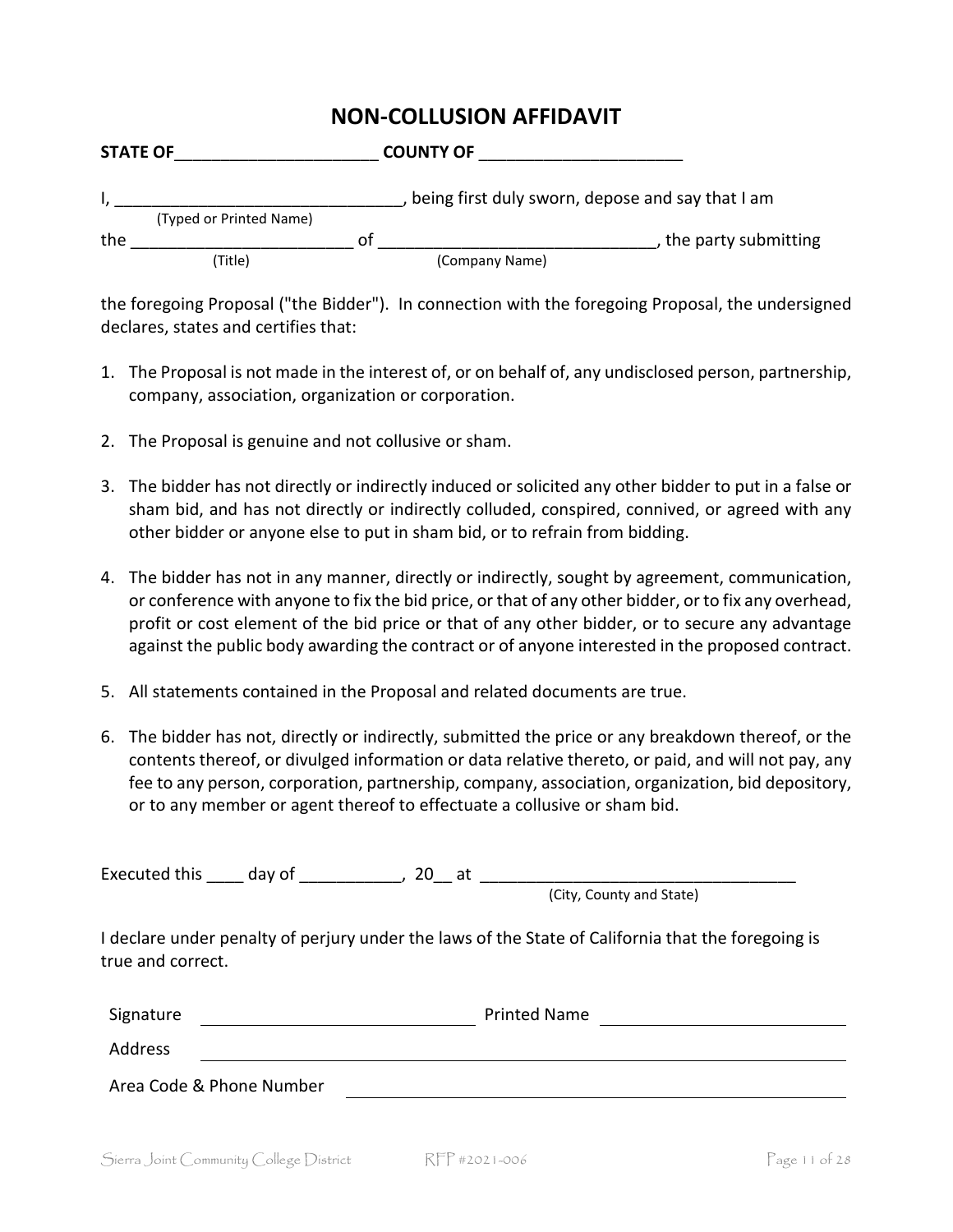## **ACKNOWLEDGEMENT OF ADDENDA Content Management System - RFP #2021-006**

The undersigned acknowledges receipt of the following addenda from the District pursuant to the Request for Proposal # 2021-006 issued on July 27, 2020 for **Content Management System**.

|             | Addendum Number                                                    | Release Date                                                                                                           |  |  |
|-------------|--------------------------------------------------------------------|------------------------------------------------------------------------------------------------------------------------|--|--|
| Addendum #1 |                                                                    | <u> 1989 - Johann Barnett, fransk politiker (d. 1989)</u>                                                              |  |  |
| Addendum #2 |                                                                    | <u> 1989 - Johann Barnett, fransk politik (d. 1989)</u>                                                                |  |  |
| Addendum #3 |                                                                    | <u> 1980 - Johann John Stein, fransk politik (d. 1980)</u>                                                             |  |  |
| Addendum #4 | <u> 1989 - Johann Barn, mars eta bainar eta idazlea (h. 1989).</u> | <u> Listen von der Stadt und der Stadt und der Stadt und der Stadt und der Stadt und der Stadt und der Stadt und d</u> |  |  |
|             |                                                                    |                                                                                                                        |  |  |
|             |                                                                    |                                                                                                                        |  |  |
|             |                                                                    |                                                                                                                        |  |  |
|             |                                                                    |                                                                                                                        |  |  |
|             |                                                                    |                                                                                                                        |  |  |
|             |                                                                    |                                                                                                                        |  |  |
|             |                                                                    |                                                                                                                        |  |  |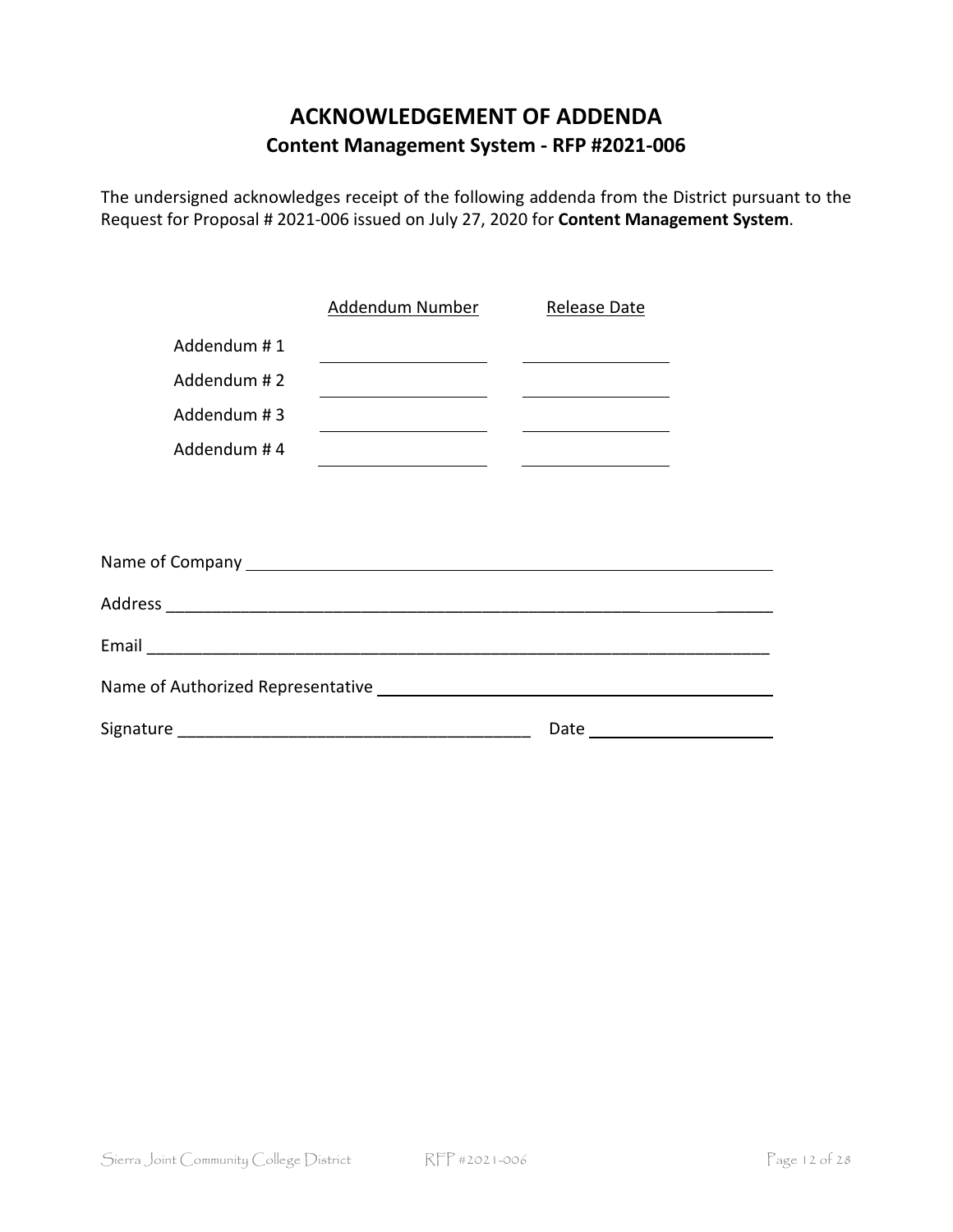### **Attachment 1 – Evaluation Criteria Content Management System - RFP #2021-006**

### **EVALUATION CRITERIA FOR AWARD:**

- **Step 1:** District will evaluate the proposals to determine if the Firm is Responsive and Responsible. Firms/Proposals determined to be non-Responsive/Responsible will receive no further consideration.
- **Step 2:** District will identify best value, qualified Firm based on committee evaluation of factors identified in the proposal response.
- **Step 3:** District reserves the right (optional) to interview best value, qualified Firms; best value, qualified Firms will proceed to Step 4.
- **Step 4:** District will evaluate reference responses based on below listed criteria. If Firm does not pass the reference check, District will move to the next highest ranked Proposer and proceed through the same reference check process.

Proposals will be reviewed for responsiveness to the requirements of this RFP, proposer's ability to meet the needs of the District and the perceived overall value to the District. A committee will review the proposals and make a recommendation to the Board of Trustees. The District shall be the sole judge in making such determination and its decision shall be final. Proposals will be evaluated on the following basis and in order of relative importance:

- 1. Ease of Use: Functionality and ease of use for business users. Amount of training required. Support and in-context help.
- 2. Ease of Manageability and management tools: Ease of configuration, backup, restoration, user management. Ability to setup and administer workflow. Degree of workflow and security granularity.
- 3. Experience: Demonstrated adoption, use, and success in similar institutions and like scenarios to District.
- 4. Flexibility: Ability to provide autonomy with templates, styling, and use for diverse campuses, schools, departments, and programs, while maintaining compliance. Multilanguage capability. Flexibility in licensing model in meeting current and future needs.
- 5. Scalability: Ability to scale to accommodate a growing website as well as adding more content management modules to meet other institutional objectives.
- 6. Schedule: Ability to provide reasonable schedule/timeline.
- 7. Resources: General overall financial stability of the vendor. Demonstrate strategic roadmap and support/community for developers. Vendor should also demonstrate that onsite and offsite training is available for business user and developer.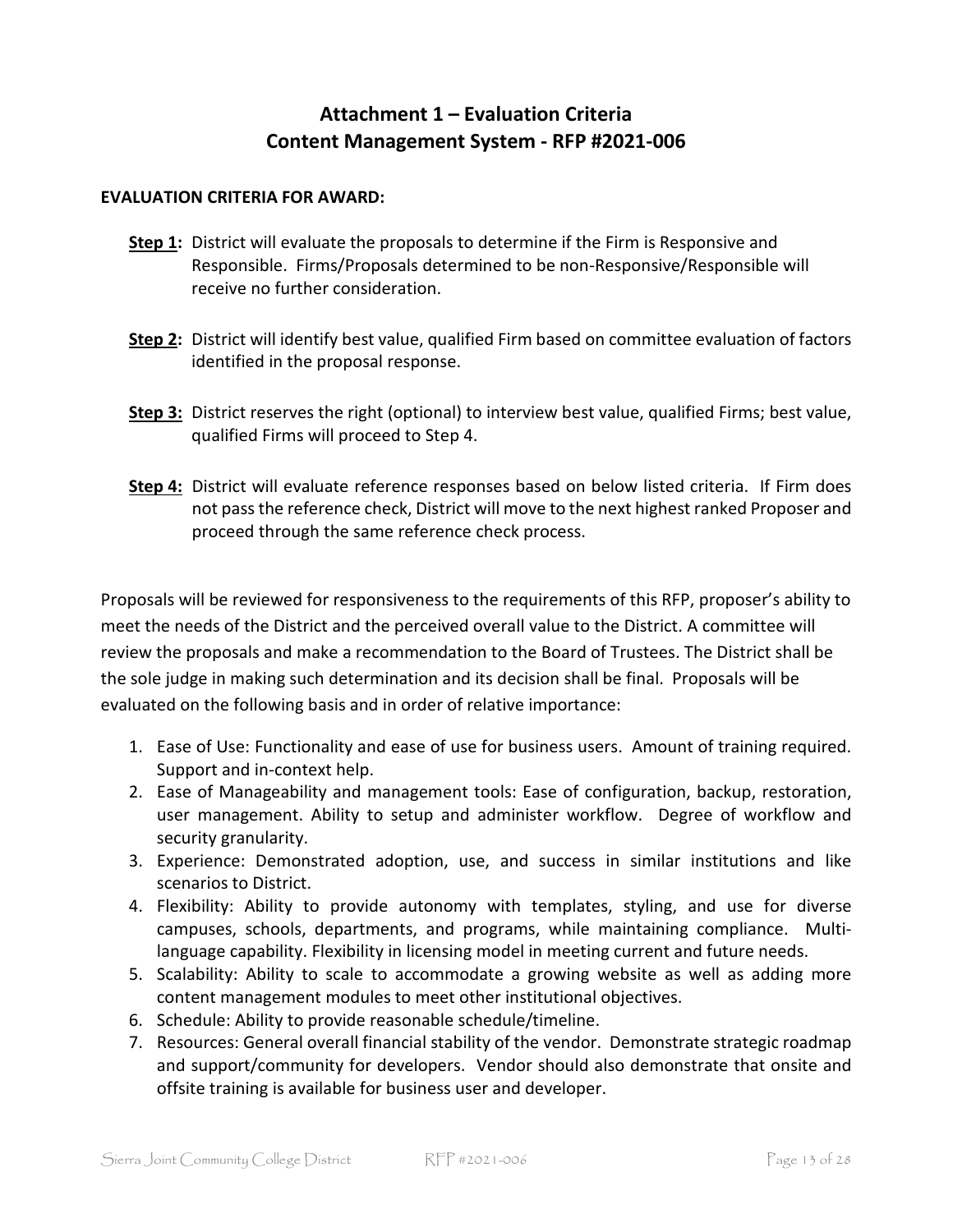- 8. Cost: Total costs from proposal; including but not limited to configurations, licensing fees, implementation and training, annual hosting and maintenance fees.
- 9. Required hardware: Hardware configuration for both redundant servers and client workstations.
- 10. Oral Presentations: Quality and effectiveness of presentation.
- 11. Other factors: Other factors or suggestions from responders will be considered.
- 12. Quality of service and experience of subcontractors or services suppliers, if any.

The District's evaluation will include, but is not limited to, a consideration of the following 100 point criteria and weights:

| 1. Experience                                  | 30 Points |
|------------------------------------------------|-----------|
| 2. Technical Capability                        | 20 Points |
| 3. Personnel Qualification                     | 10 Points |
| 4. Proposed Price                              | 10 Points |
| 5. Oral Presentation and Product Demonstration | 15 Points |
| 6. References                                  | 5 Points  |
| 7. Overall responsiveness of proposal          | 10 Points |

The District may request additional information from proposers or conduct individual interviews with one or more proposers to confirm the information provided in the submitted proposal. The interview is optional and should it be exercised the successful proposers will be contacted with date, time, and location details.

END OF PAGE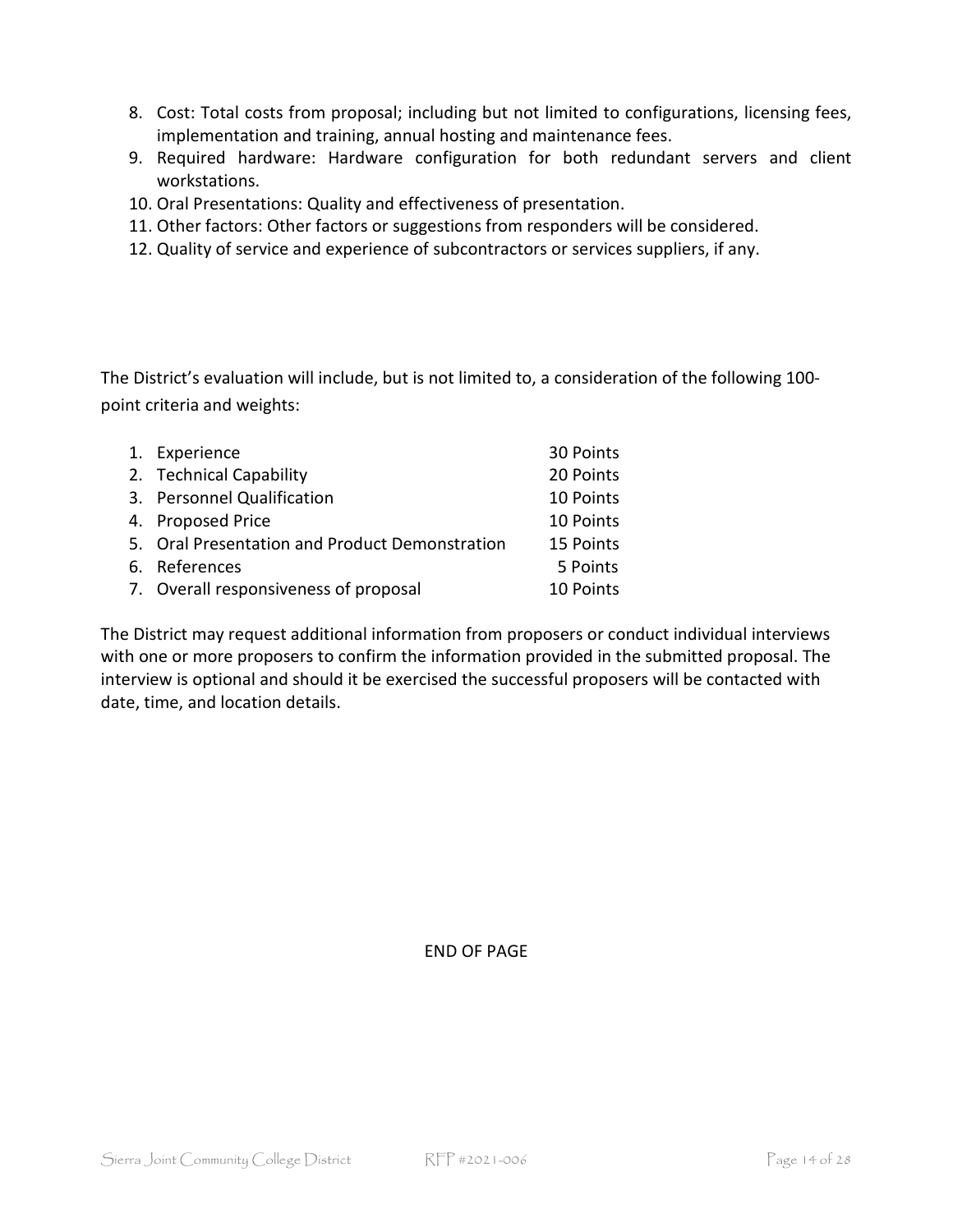### **Attachment 2 - Scope of Work Content Management System - RFP #2021-006**

### **A. Website Project Goals**

- 1. The District wants to redesign the college website [\(www.sierracollege.edu\)](http://www.sierracollege.edu/) to create an experience focused on the users, including:
	- a. Easy, logical and quick navigation and architecture to desired pages (without having to search our site)
	- b. Cohesive and modern look and feel across the entire website in one CMS
	- c. Use of simple and user-friendly language, while still remaining a powerful resource for information on the college
	- d. Site that can be translated into other languages across all pages (multi-language capability) and can easily be toggled between (i.e., English and Spanish)
	- e. Fully responsive design for viewing on devices and displays of various resolutions and sizes and navigation elements and links adaptable to device view (i.e., mobile, desktop, tablet)
	- f. Fully editable emergency banner and pop-up page, including support for HTML, links and images (i.e., Sierra College Athletics page-Presto)
	- g. Ability to embed forms directly on a page (i.e., Undocumented Student Center subscription form); ability to embed online donation forms with payment processing through Razor's Edge (Foundation)
	- h. Employee/office directory with mapping so that contact information will appear on webpage
- 2. On the back-end maintenance of the website, the Districts wants a site that:
	- a. Is easy to update content in-line (WYSIWYG) as administrators and as content owners
	- b. Has significant amount of different elements and flexible templates that allow us to tailor content (ex. accordions, callouts, different layout choices, etc) to various college needs, while still maintaining consistency
	- c. Has a robust and user-friendly online events calendar
		- i. Allow for embedding across the website by content and subject matter category (example: embed only career workshops on the Career/Transfer page)
		- ii. Make academic calendar events accessible from homepage
		- iii. Interactive calendar and the ability to support calendaring in iCal and Google Calendar. Will allow user to import event into own calendar application such as Outlook
		- iv. RSS feed
		- v. Able to filter by category (i.e., financial aid, speakers, health and wellness)
		- vi. Ability to add reoccurring events
		- vii. Searchable
		- viii. Ability to include images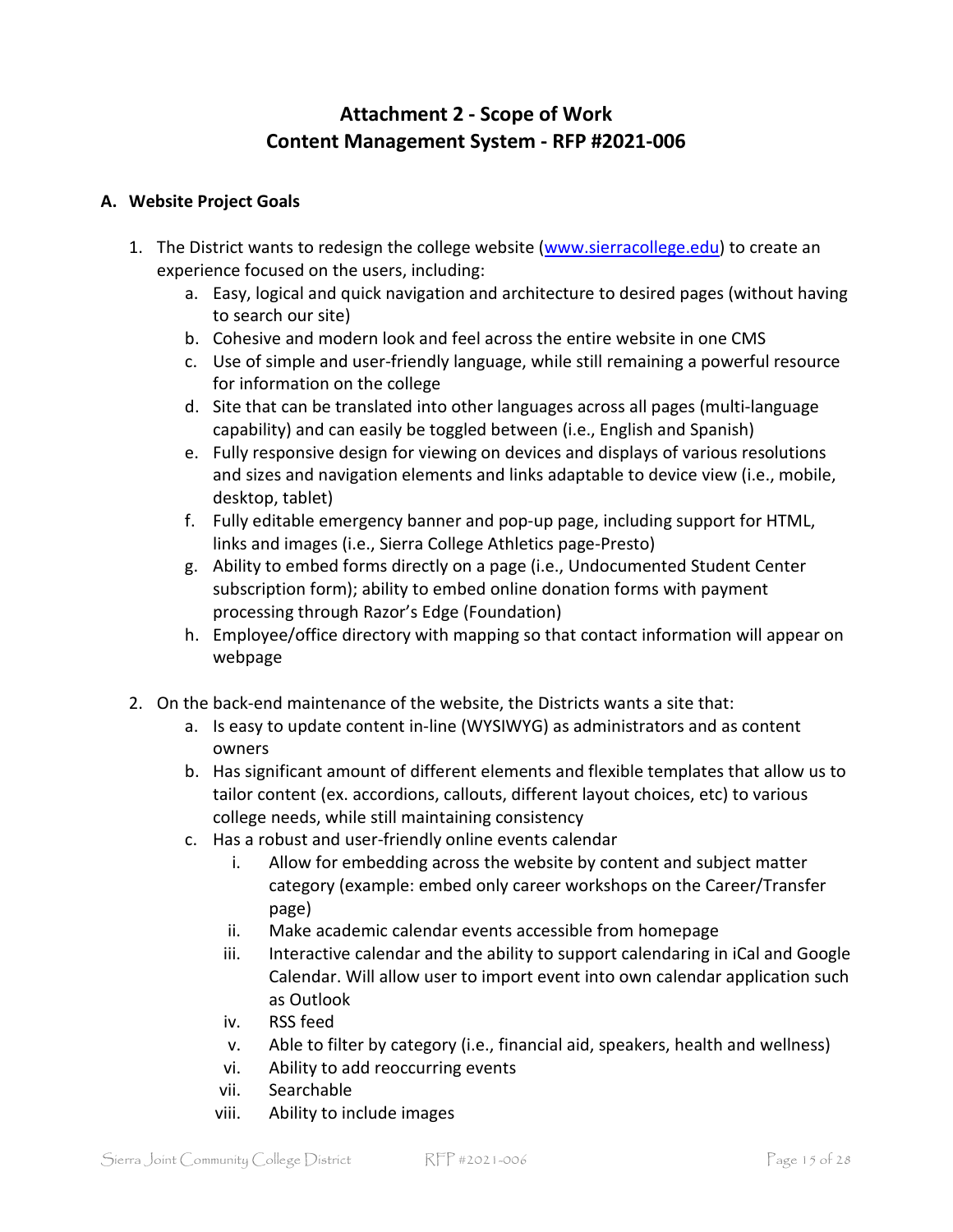- d. Has ability for vendor to host website and provide 24/7 support post-build
- e. Has ability to create pages without much coding experience (I.e., in line coding)
- f. Has options for internal search appliance on the website (currently using Thunderstone)
- g. Integrate subsites into look and feel of new website (sierraprogress.org, Planning and Governance, Accreditation/SLOs, Library, eJournals, Distance Learning, academic department subsites-Astronomy, Math)

### **B. Website Users**

- 1. The District website includes a diverse set of users that we hope to be cognizant of throughout our redesign process. While there are many audiences, much of their needs from the website are overlapping and related to one another:
	- a. Students (main focus)
		- i. Prospective
		- ii. New to Sierra (all student types-returning, transfer, etc.)
		- iii. Continuing
		- iv. Alumni
	- b. Sierra College employees (instructional and counseling faculty/staff)
	- c. Community Members/Donors
	- d. Employers

### **C. Expectations of Vendor**

- 1. Projected budget to complete project with both start-up and recurring costs clearly outlined
- 2. Detailed project timeline by phase with milestones
- 3. Create new, modern, and innovative look and feel for the entire website that can be used for at least next five years
- 4. Guidance, direction, and assistance in reorganizing the navigation of website
- 5. Initial demo of CMS interface, possible templates/features, and various user roles/experience (admin, contributor, etc.)
- 6. Examples of other related website projects completed (preferably within the education sector)
- 7. Examples of integration with various applications (I.e., site search application, chatbot, knowledge base, etc.)
- 8. Redesign of the webpages included in the following sections of the website:
	- a. About
	- b. Admissions
	- c. Student Services
	- d. Events
- 9. 508/W3C/WCAG 2.0 Accessibility Compliance
- 10. Content consolidation/migration
- 11. Training Demo/ Documentation for future use at conclusion of project (i.e., manuals, knowledge base, etc.)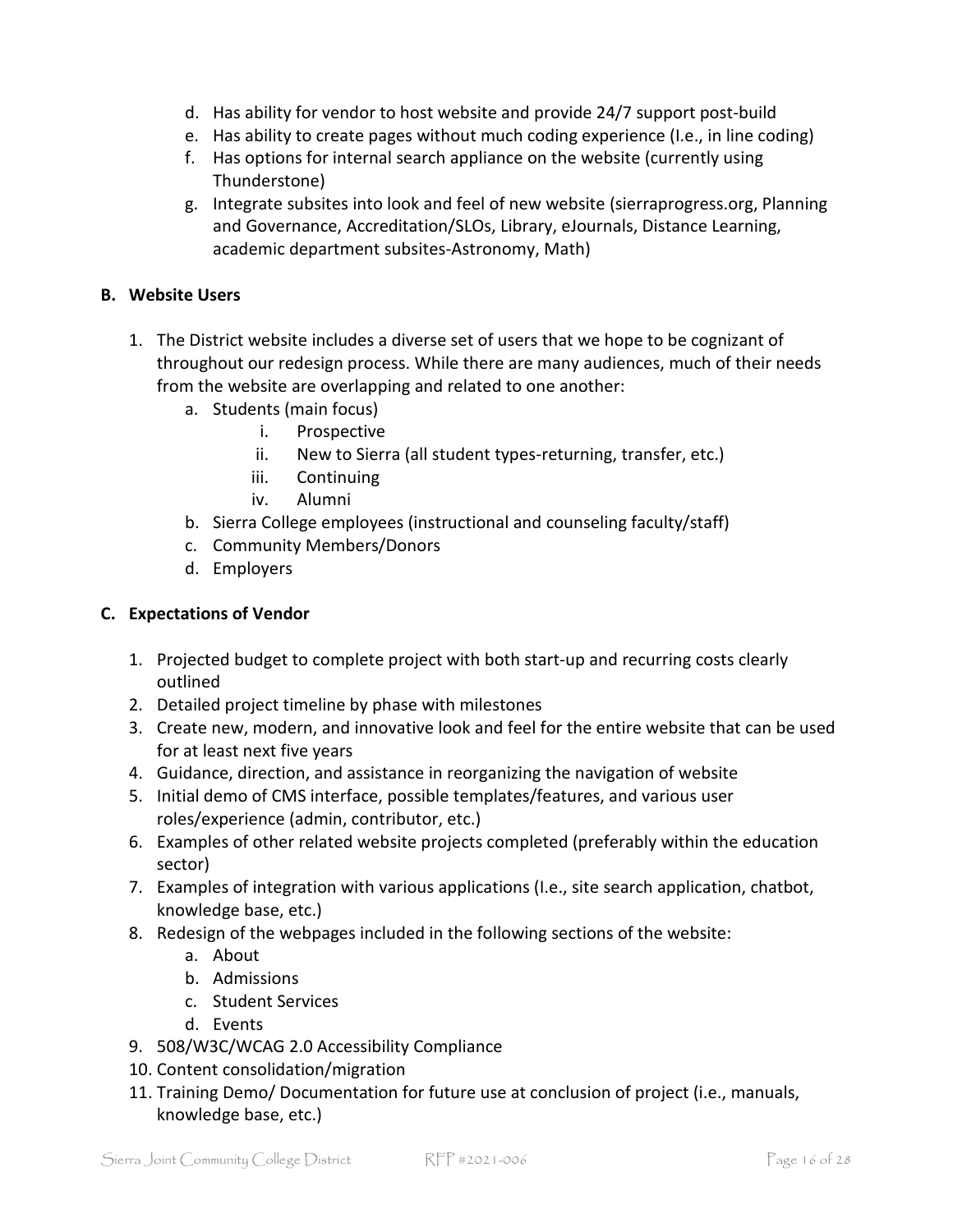### **D. Deliverables**

- 1. Project schedule that includes all tasks, deliverables, milestones, and resources during each phase of implementation
- 2. Redesigned UI Architecture through creation of updated site map
- 3. Fully responsive, operational and completed webpages ready for launch

END OF PAGE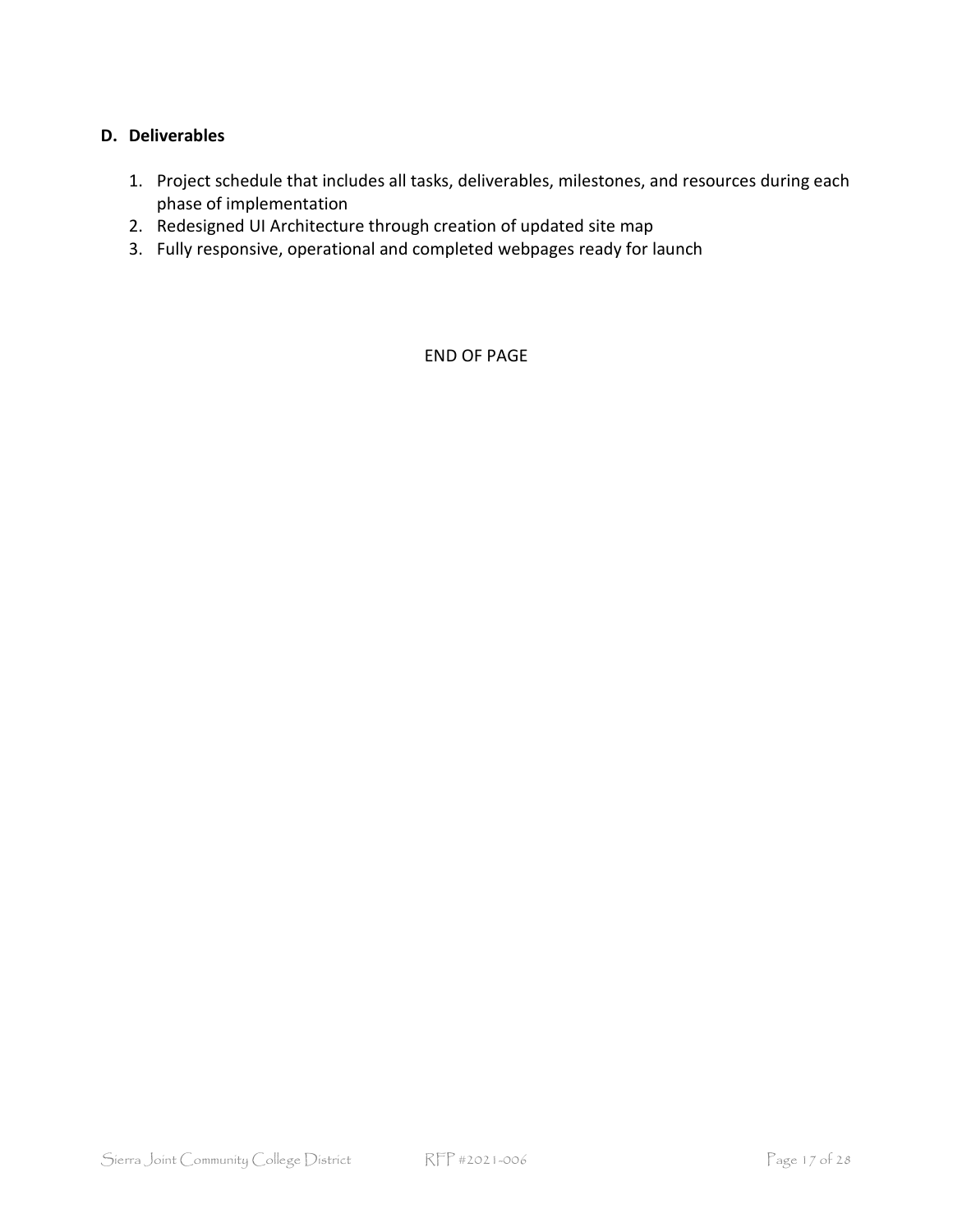### **Attachment 3- Submittal Requirements Content Management System - RFP #2021-006**

The proposal shall respond to all requirements of the RFP without deviation. The submitted proposals should be organized and indexed in a format noted below that ensures the District can easily review to effectively evaluate the Bidders Proposals. In order for the Proposer's proposal to be responsive, all items listed in this section must be considered and addressed when developing the proposal. Note any exceptions to these criteria in your response.

### **Requirements**

- A. Letter of transmittal
- B. Table of Contents
- C. Organization

Provide a brief company profile that includes:

- 1. State Respondent's name, address, principal office, and type of entity.
- 2. State the date of incorporation/organization and the state in which Respondent is incorporated or organized. Indicate the former names, if any, under which Respondent has conducted business and the years of operation under each name.
- 3. Include information generally describing the size of Respondent's firm, location of the office that will work directly with District, number of years in business providing contracting services.
- 4. Provide Federal tax ID number.
- 5. Disclose any relationship or work performed for the District within the past five (5) years, if any. Please describe the relationship.
- 6. Total number of customers using the solution being proposed for this RFP.
- 7. Other important general information that is deemed significant enough to be highlighted.
- D. Executive Summary

Include an executive summary containing highlights of the following:

- 1. Statement of the Proposers understanding of the project and services required.
- 2. Discussion on how Proposer will meet the project goals and objectives of the RFP and ensure responsiveness to the District staff.
- 3. High-level description of the business features and benefits for your solution.
- E. Experience

Proposer's response in this section shall be evaluated and scored as part of the "Experience" evaluation criteria as described in this RFP. Therefore, it is important to be as complete and descriptive in your response, and as close as possible to the District's requirements as described in the RFP.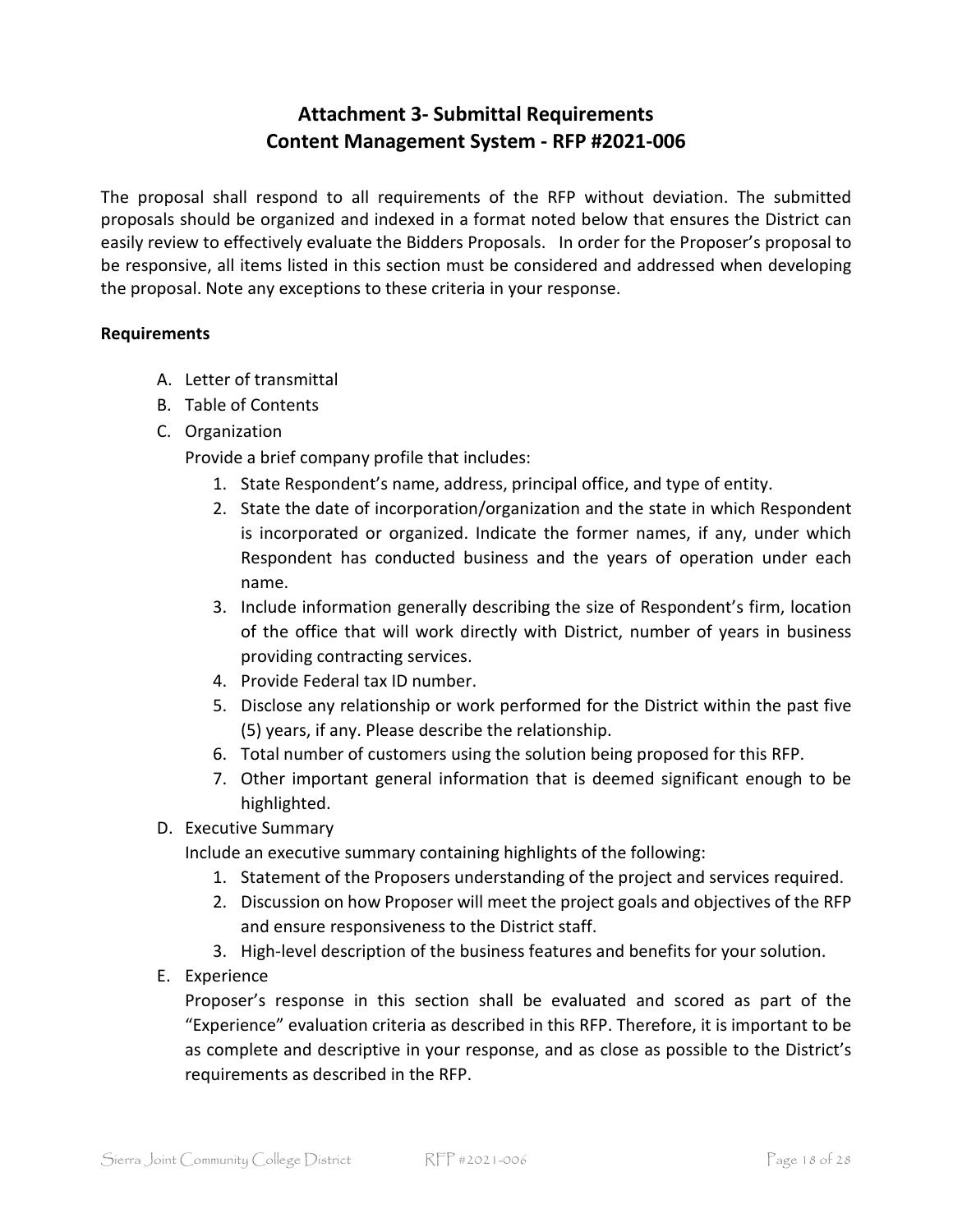- 1. Proposer shall provide a detailed narrative demonstrating their experience in and ability to (a) successfully provide a CMS solution that meets the requirements specified in this RFP; and (b) effectively provide the professional services to design, implement, and deploy the proposed CMS solution.
- 2. Proposer shall provide three (3) different customer site references where the same or similar CMS solution that is proposed has been installed and implemented. Prospers shall use the Contractor Reference Form (page 10) to site Customer name, address, contact name, title, telephone number and email address. For this section, proposer shall submit;
	- i. Customer Name
	- ii. Value of Contract
	- iii. Period of Performance
	- iv. Website go live date
	- v. CMS software platform, including model number and/or version
	- vi. Website address
	- vii. Internet hosting uptime
	- viii. Number of templates/skins created and developed
	- ix. Type of training
	- x. Indicate if the reference is for work that Proposer performed as the prime contractor
	- xi. List the subcontractors that participated in the project including the extent of the participation, if applicable
	- xii. Provide detailed description of the work performed
- 3. Discuss Respondent's overall qualifications and experience, specific to providing contracting services, in working with clients on projects similar to those required in Scope of Work under the Request for Proposal, Attachment 2 and in a higher education environment.

### F. Project Team Organization and Qualifications

Describe in detail the structure and qualifications of the proposed project team, including any subcontractors, to perform the activities described in this RFP. The information provided should at a minimum included:

- 1. Names and roles of the project team, including any subcontractors.
- 2. Qualifications and experience of the key project personnel. A general resume of all key personnel should be included.
- 3. Specific information for projects performed by the identified Project Manager, including the customer name, project name, location and size.
- 4. Subcontracting information, if applicable, including mailing address, company history, staffing and anticipated degree of participation in the project.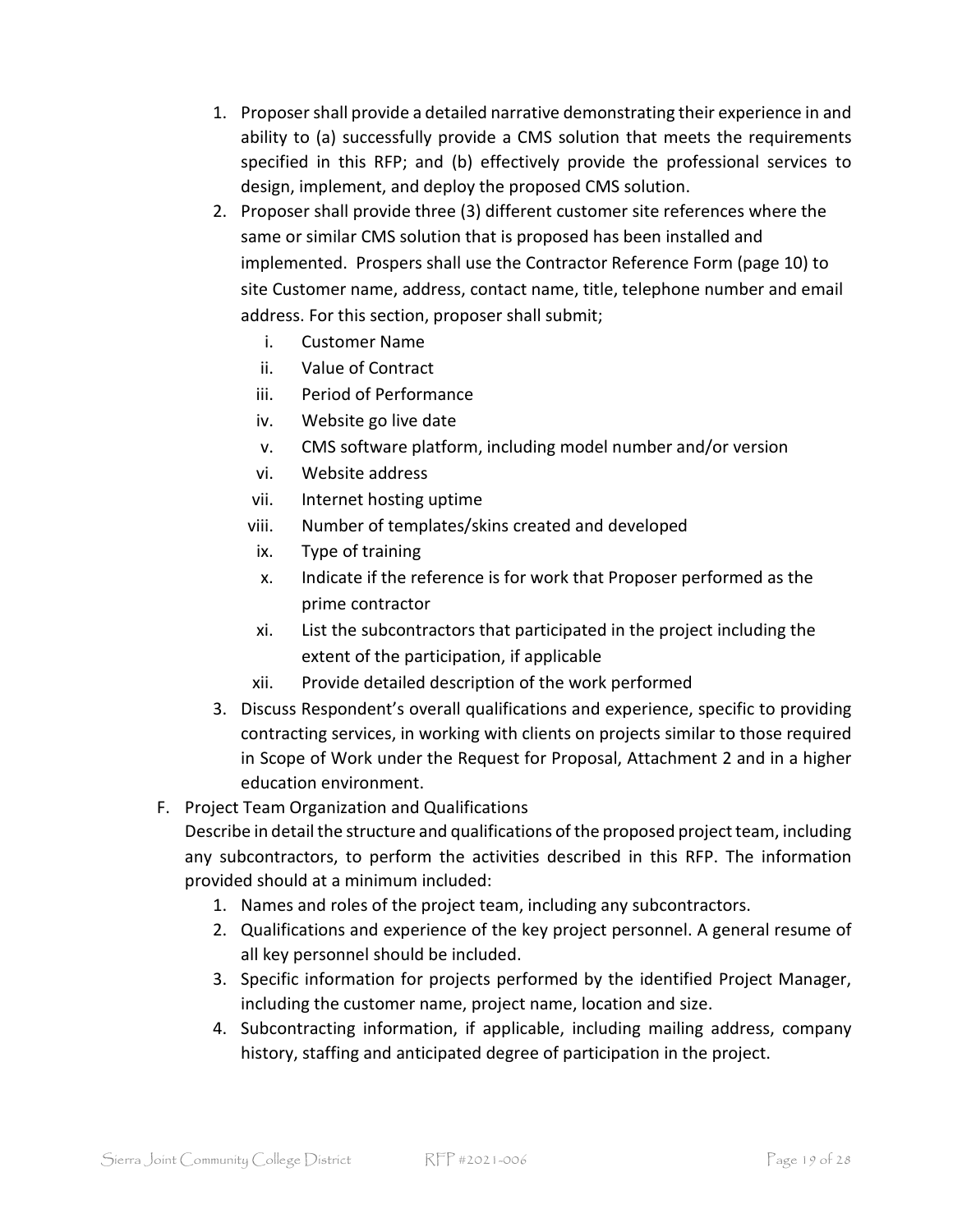### G. Project Plan and Approach

Submit a narrative which clearly addresses the Proposer's project plan and approach to develop, design, and implement the proposed CMS solution. Identify the following in your narrative.

- 1. Methodology
	- i. Discuss the methodology that will be used to complete the project tasks and deliverables, including the method for monitoring and controlling the Project.
- 2. Workplan
	- i. Submit a comprehensive work plan that clearly breaks the project into specific tasks or activities, milestones, and deliverables necessary to accomplish the scope of work of the project defined in this RFP. It should be clear what work will be performed by the Proposers and what will be performed by each of the subcontractors, if applicable.
- 3. Project Schedule
	- i. Submit a preliminary project schedule that the Proposer believes is most appropriate to complete the scope of work. The schedule for each task and timing of each deliverable should be based upon the number of calendar days or weeks needed to complete the project.
- 4. CMS Technical and Functional Requirements
	- i. Include technical and functional requirements necessary to complete project and encompassed in Attachment 2- Scope of work.
- 5. CMS Solution

Use this section to provide detailed discussion of the following in order for the District to fully understand your proposed CMS solution.

- i. Describe in detail the proposed CMS solution, such as, what differentiates it from its competitors and how it will work to create a solution that meets the District's requirements.
- ii. The District would like to have an approval process in place for website contributors to make updates. How does your CMS establish the workflow? Please provide a full overview of the workflow that includes, at a minimum, how to customize an approval flow, publish approved content, and extend workflow capabilities.
- iii. Describe how your CMS integrates social media, including a share option for site visitors to share posts on their own social media site.
- iv. The District requires a secure environment for the external hosting of the Internet website. What type of security measures would be in place to protect the information located on these sites? Discuss your firm's security threat mitigation techniques include side redundancy, resiliency, escalation process and response plan.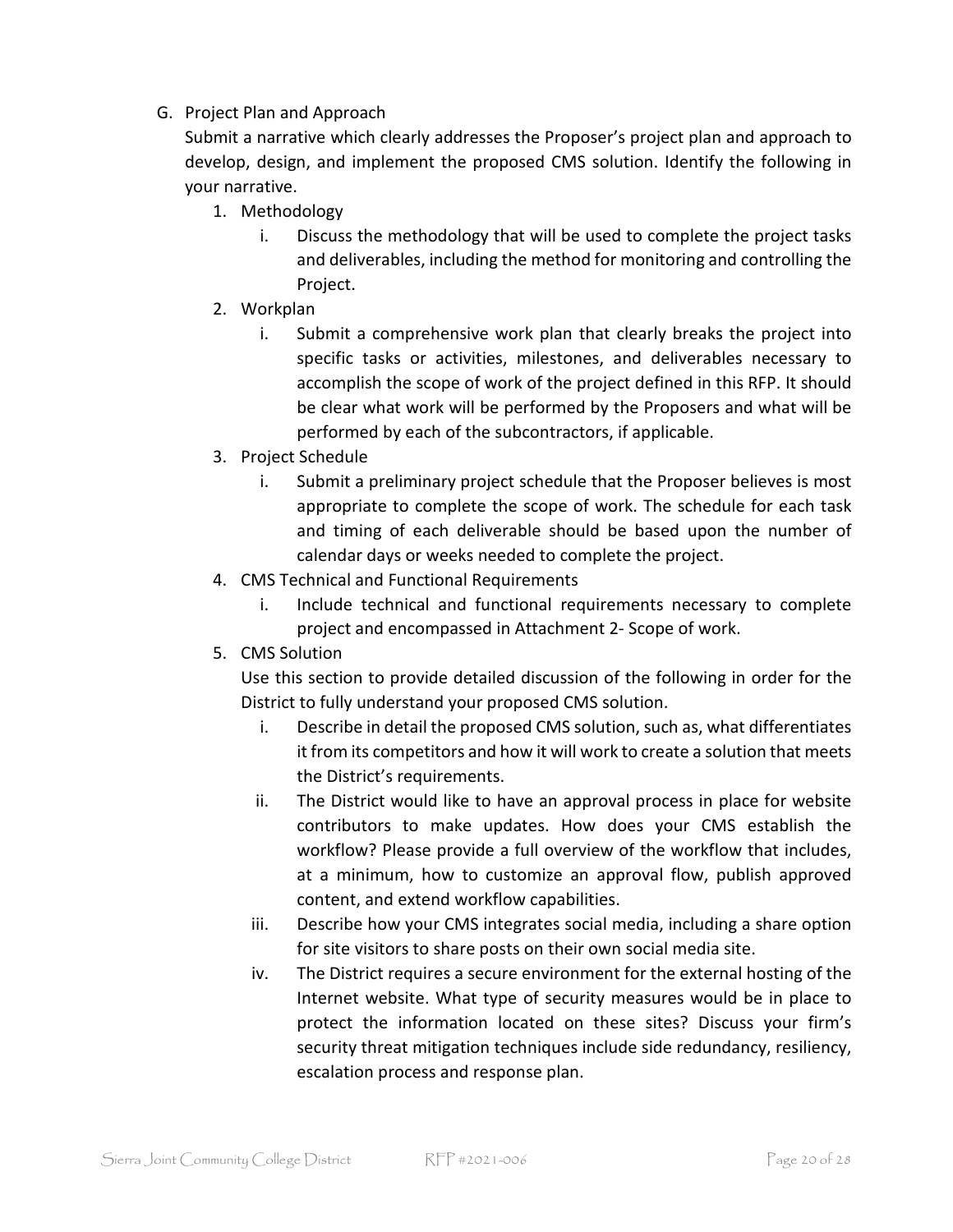- v. Provide detailed information concerning your firm's customer support of the web-based solution. Include information on call center contacts, hours of service, etc.
- vi. Include your firm's positions/policy if it is sold or goes out of business and how Sierra College would gain access to the web-based solution and support services.
- vii. In terms of search results, how would your CMS and associated templates improve the return of relevant results? How would one use key words to improve result accuracy? How would your search tool delineate content types and date ranges for meaningful results?
- viii. Describe how your proposed CMS solution would ensure that the website is compliant with 508/W3C/WCAG 2.0 Accessibility Compliance.
- H. Pricing Proposal

*\*\*Please note this section will be submitted as a separate file in Bonfire* 

I. License Agreement

*\*\*Please note this section will be submitted as a separate file in Bonfire*  The proposal response shall include the following documents:

- 1. License Agreement, including warranty for solution being proposed, if any.
- 2. Support and Maintenance Agreement for solution being proposed, if any.
- J. Attachments

*\*\*Please note this section will be submitted as a separate file in Bonfire*  Complete and submit the following documents with your technical proposal:

- 1. Proposal Signature Form (page 9)
- 2. Contractor Reference Form (page 10)
- 3. Non-Collusion Affidavit (page 11)
- 4. Acknowledgement of Addenda (if applicable) (page 12)

### END OF PAGE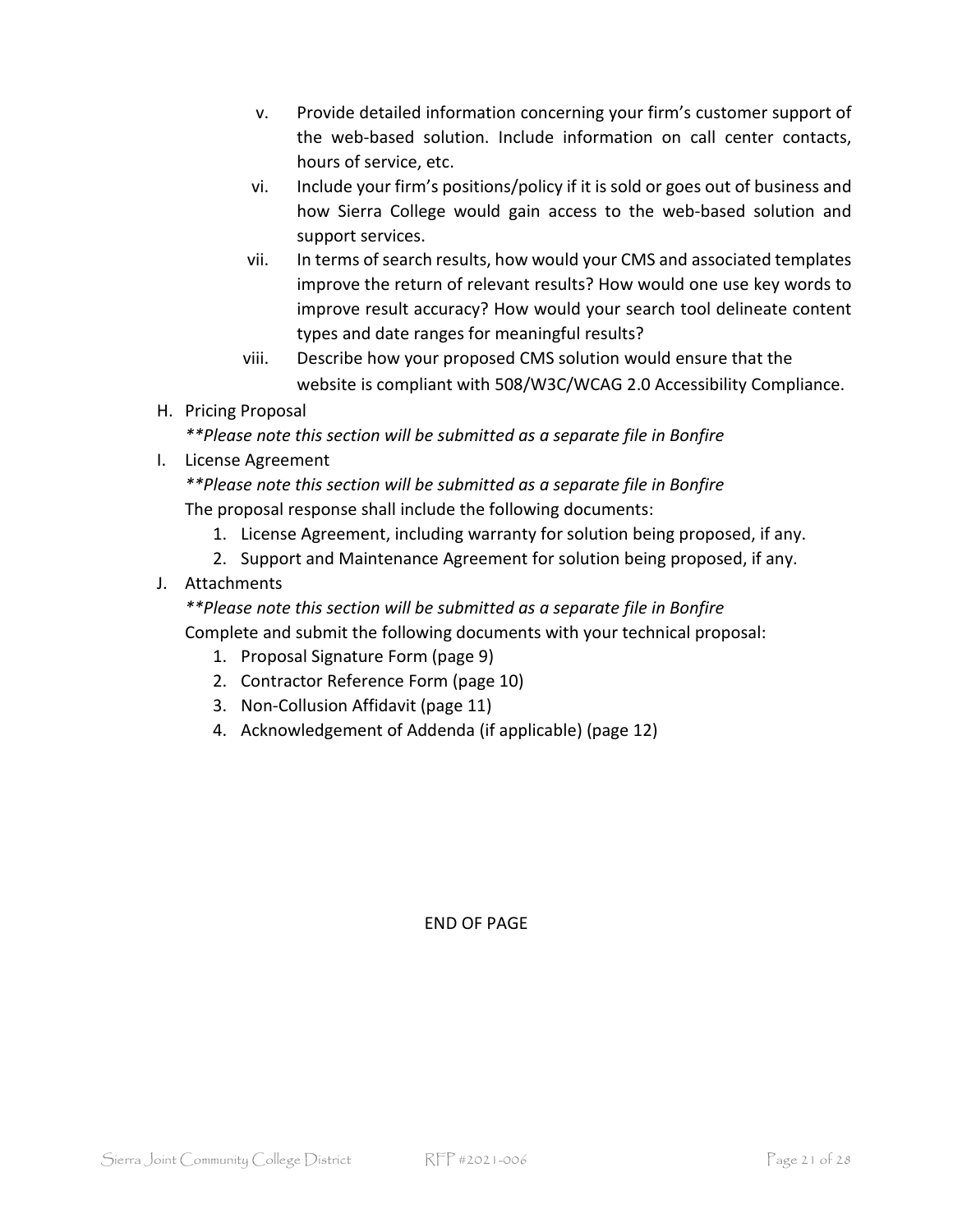### **Attachment 4**

### **Sample - Services Agreement**

This agreement ("Agreement") is made this  $6<sup>th</sup>$  day of October 2020, by and between (hereafter referred to as "Contractor") and Sierra Joint Community College District (hereafter referred to as "District"). District and Contractor may hereafter be referred to collectively as "Parties" and individually as "Party".

**WHEREAS**, in an Request For Proposal ("RFP") dated July 27, 2020, No. 2021-006, the District solicited proposals to provide Content Management System services for all District sites; and

**WHEREAS**, Contractor submitted a proposal dated August 17, 2020 in response to the RFP and Contractor was determined to be a responsive and responsible contractor per best value criteria (*Public Contract Code 20651.7)*; and

**WHEREAS,** District issued a Notice of Intent to Award the Contract to Contractor;

**NOW THEREFORE**, District and Contractor enter into this Agreement in order to finalize the terms, duties and conditions upon which Contractor will provide services. The Parties do hereby agree as follows:

1. **Scope of Service**: Contractor shall provide Content Management System Services as requested by District. Services are subject to the following schedules and are incorporated in this Agreement by reference:

> Schedule A – Scope of Services Schedule B – Fee Schedule Schedule C – License Agreement Schedule D – Support and Maintenance Agreement

In case of any conflict between the terms of these documents, the terms of this Agreement shall control and prevail. The Parties agree that any provisions contained in Contractor's proposal documents that add to, vary or conflict with the terms of this Agreement are null and void.

- 2. **Term:** The term of this Agreement shall be for three (3) years commencing on October 12, 2020 and ending on October 11, 2023 and shall be renewable for two (2) one-year periods at the option of the District.
- 3. **Termination For Cause:** If either Party breaches a material provision hereof ("Cause"), the non-breaching Party shall give the other Party notice of such Cause. If the Cause is remedied within ten (10) days thereafter in the case of failure to make payment when due or thirty (30) days in the case of any other Cause, the notice shall be null and void. If such Cause is not remedied within the specified period, the Party giving notice shall have the right to terminate this Agreement upon expiration of such remedy period. The rights of termination referred to in this Agreement are not intended to be exclusive and are in addition to any other rights or remedies available to either Party by law.
- 4. **Termination For Convenience**: Either Party may terminate this Agreement at any time upon sixty (60) days' prior written notice to the other Party. District may terminate Agreement at any time without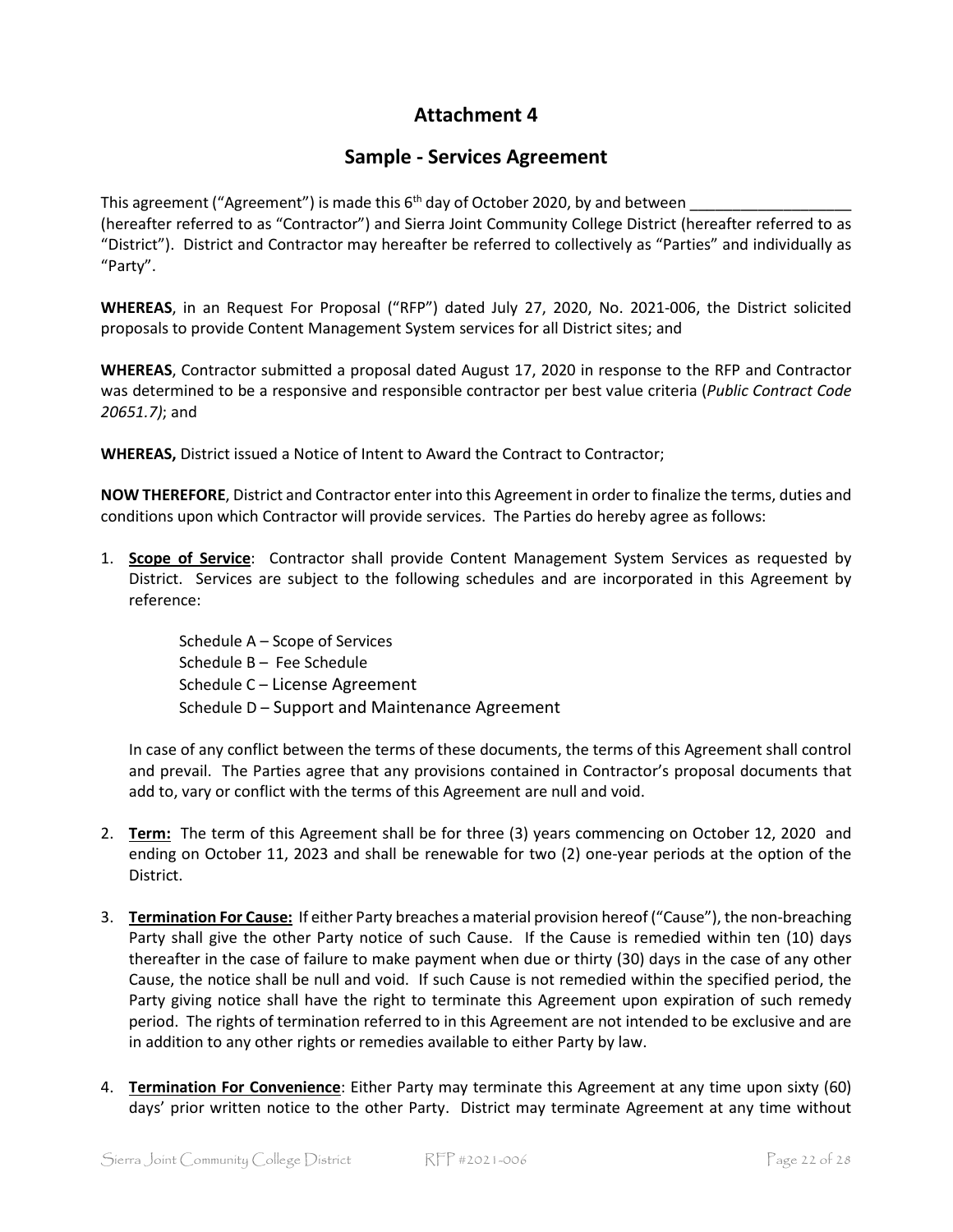incurring liability to Contractor for lost profits or any other costs other than the value of conforming work completed on site or goods delivered.

#### 5. **Payment:**

- a) The contractor shall submit invoices after each milestone complete. Payment shall be due thirty (30) days from receipt of invoice, barring outstanding discrepancies.
- b) Subscription and Maintenances services shall be billed on an annual basis. Payment shall be due thirty (30) days from receipt of invoice, barring outstanding discrepancies.
- c) The contractor will be notified as soon as possible when the District alleges any billing discrepancy. All billing discrepancies must be resolved within 30 days of notification. The contractor must respond promptly to all notifications of billing discrepancies in order to resolve discrepancies within 30 days.
- 6. **Pricing:** Pricing includes all applicable Federal, State and local taxes and duties. All Federal, State and local taxes and duties shall be separately itemized on any invoices. Pricing shall remain fixed throughout the first year of the Agreement. Thereafter, any price increases must be communicated in writing to District at least 60 days prior to implementation. Price increases shall not exceed 3% per year.
- 7. **Services**: If services as requested by District cannot be provided by Contractor, Contractor shall inform District immediately. If at any time Contractor is unable to provide necessary services, the District may at its option annul and set aside the contract entered into with Contractor, either in whole or in part, and may procure the services from any available source. District reserves the right to request removal or reassignment of personnel for good cause.
- 8. **Improper Performance**: In addition to other remedies provided by law, District reserves the right to cancel all or any part of the Agreement if Contractor fails to perform services in accordance with the terms and conditions of this Agreement. At District's option, all disputes arising in connection with this Agreement shall be resolved by arbitration in accordance with the rules of the American Arbitration Association, except that each party shall have the discovery rights established by the California Code of Civil Procedure.
- 9. **Independent Contractor Status:** In performing services under this Agreement, Contractor shall be deemed an independent contractor and shall not act as nor be an agent or employee of the District. As an independent contractor, Contractor will be solely responsible for determining the means and methods for performing the services described in this Agreement. Contractor's activities will be at its own risk and Contractor is hereby given notice of responsibility for arrangements to guard against physical, financial, and other risks as appropriate. Personnel supplied by Contractor pursuant to this agreement are not District employees. The Contractor shall have the capability of and be financially responsible for complying with all applicable federal, state, and local laws and regulations regarding the employment, compensation, and payment of its personnel. This includes unemployment insurance, worker's compensation, and other taxes, health examinations, permits and licenses.
- 10. **Accessibility:** Contractor hereby warrants that the products or services to be provided under this agreement comply with the accessibility requirements of Section 508 of the Rehabilitation Act of 1973, as amended, and its implementing regulations. Should the Contractor product not meet above requirements, the current Voluntary Product Accessibility Template (VPAT), incorporated by reference as if attached hereto, details the degree of conformance for accessibility standards/guidelines. Contractor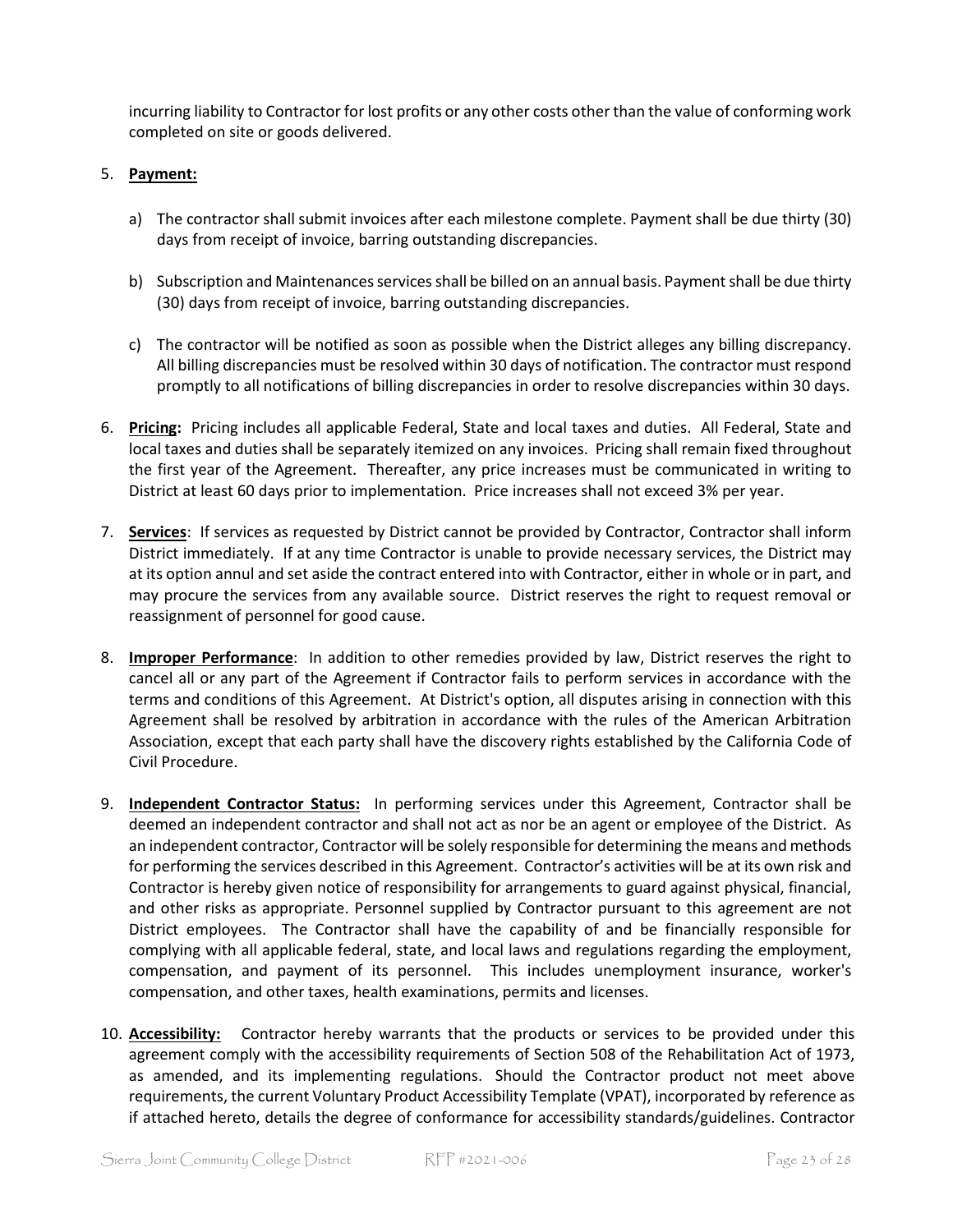agrees to respond promptly to and resolve any complaints regarding accessibility of its products or services that are brought to its attention. The Parties mutually agree to review the impact of areas not in compliance for further evaluation under the Agreement and further agree to continue working towards compliance. Contractor agrees to indemnify and hold harmless the District from and against any claim arising out of its failure to comply with these requirements. Failure to comply with these requirements shall constitute a breach and be grounds for termination of this Agreement.

- 11. **Conflict of Interest:** Contractor shall disclose to District any outside activities or interests that conflict or may conflict with the interests of the District. Prompt disclosure is required if the activity or interest is related, directly or indirectly, to (1) any activity that Contractor may be involved with on behalf of the District, or (2) any activity that Contractor may be involved with on behalf of any other firm or agency. In addition, Contractor shall comply with all provisions of the Political Reform Act and implementing regulations, as applicable, and in accordance with the District's Conflict of Interest Code during the term of this Agreement, except to the extent specifically modified in writing by the Superintendent or designee. For the term of this Agreement, no member, officer or employee of District, during the term of his or her service with District, shall have any direct interest in this Agreement, or obtain any present or anticipated material benefit arising therefrom.
- 12. **Confidential Information:** Contractor acknowledges that it may be necessary for District to disclose certain confidential and proprietary information to Contractor in order for Contractor to perform duties under this Agreement. Contractor acknowledges that any disclosure to any third party or any misuse of this proprietary or confidential information may irreparably harm the District. Accordingly, Contractor will not disclose or use, either during or after the term of this Agreement, any proprietary or confidential information of the District without the District's prior written permission.

FERPA Re-disclosure. Family Education Rights and Privacy Act (FERPA) prohibits the re-disclosure of confidential student information. Except in very specific circumstances in accordance with the law. I Contractor shall not disclose to any other party without prior consent of the parent/guardian any information or records regarding students or their families that Contractor may learn or obtain in the course and scope of its performance of the Contract. Any re-disclosure of confidential student information must be in compliance with the re-disclosure laws of FERPA. Contractor is not to re-disclose information without prior written notification to and written permission of District. If District grants permission, Contractor is solely responsible for compliance with the re-disclosure under §99.32(b). Consistent with FERPA's requirements, personally identifiable information obtained by Contractor in the performance of this Contract must be used only for the purposes identified in this Contract.

#### **13. Indemnify:**

- a) The District shall defend, indemnify, and hold Contractor, harmless from and against any and all liability, loss, expense (including reasonable attorneys' fees), or claims for injury or damages arising out of the performance of this Agreement but only in proportion to and to the extent such liability, loss, expense, attorneys' fees, or claims for injury or damages are caused by or result from the sole negligent or intentional acts or omissions of District, its officers, employees or agents.
- b) The Contractor shall defend, indemnify , and hold the District, its officers, employees, and agents harmless from and against any and all liability, loss, expense (including reasonable attorneys' fees), or claims for injury or damages arising out of the performance of this Agreement but only in proportion to and to the extent such liability, loss, expense, attorneys' fees, or claims for injury or damages are caused by or result from the sole negligent or intentional acts or omissions of the Contractor.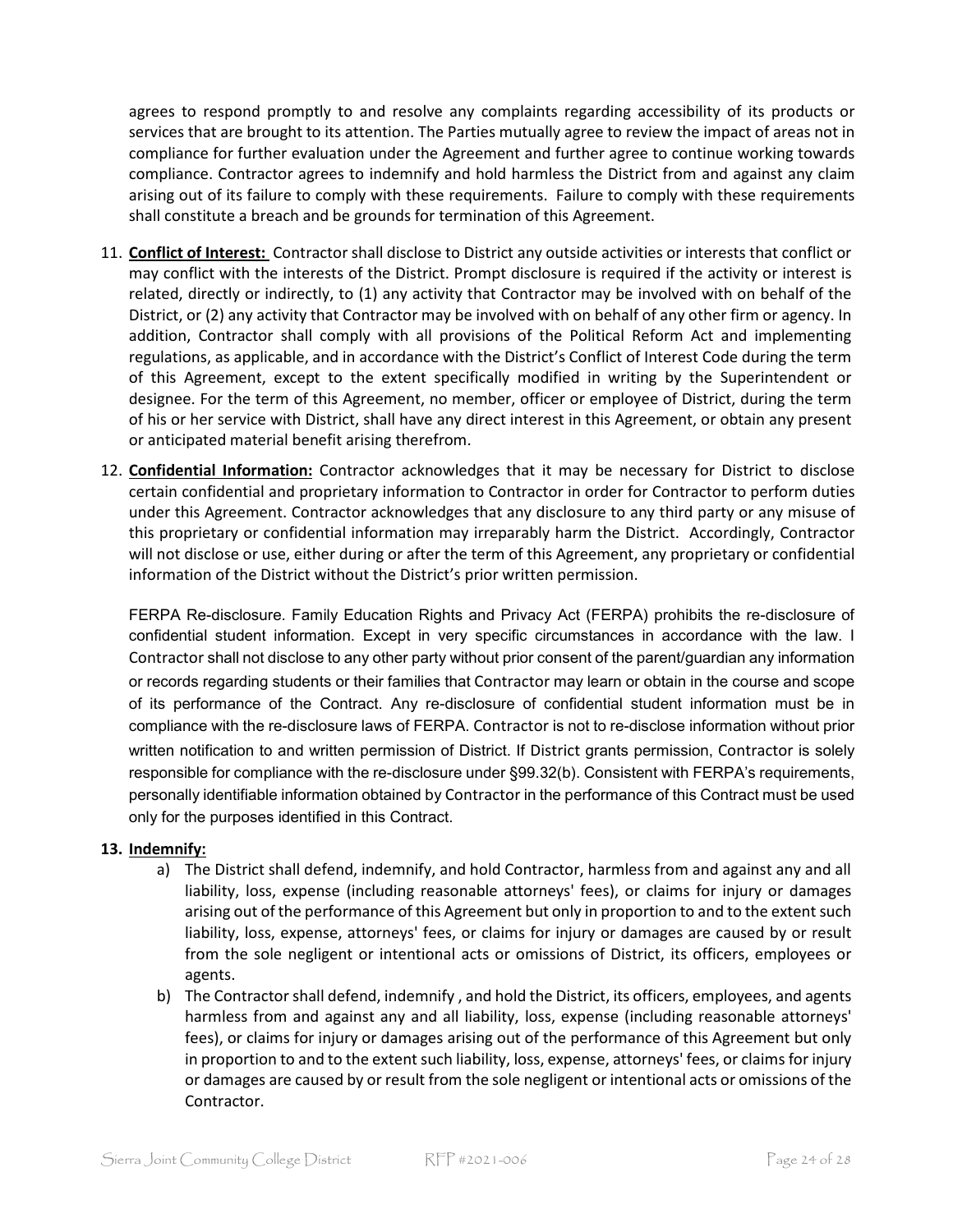- c) Contractor Indemnification includes any Loss sustained by Indemnitees, and each of them, whether resulting from claims brought by third parties or sustained directly by any of the Indemnitees, as a result of 1) Contractor or any subcontractor's failure to implement and maintain appropriate data security or cybersecurity measures; 2) any data breach in which the District's Confidential Information or privileged and confidential information is released, exposed, lost, or stolen as a result of Contractor's performance of Services or otherwise arising from this Agreement; 3) computer viruses, denial of service attacks, and other technologically harmful materials that harm or infect any of the Indemnitee's electronic equipment, software, data, or other proprietary material as a result of Contractor's performance of Services or otherwise arising from this Agreement, and 4) infringement of copyright, trademark, trade dress, invasion of privacy violations as a result of Contractor's performance of Services or otherwise arising from this Agreement.
- 14. **Insurance:** Contractorshall at all times during the term of this Agreement, maintain and keep in full force and effect, at Contractor's own cost and expense, the following policies of insurance with minimum coverage as indicated below:
	- a) The Contractor shall maintain Workers' Compensation Insurance and Employer's Liability Insurance for its employees in accordance with the laws of the State of California. In addition, the Contractor shall require any and every subcontractor to similarly maintain Workers' Compensation Insurance and Employer's Liability Insurance in accordance with the laws of the State of California for all of the subcontractor's employees
	- b) The Contractor shall maintain commercial general liability insurance in an amount of not less than one million dollars (\$1,000,000) per occurrence and one million dollars (\$1,000,000) aggregate for bodily injury, personal injury, and property damage.
	- c) The Contractor shall maintain automobile liability insurance covering bodily injury or death to one person and property damage for all activities of the Contractor arising out of or in connection with the work to be performed under this Agreement, including coverage for owned, hired, and non-owned vehicles, in an amount of not less than one million dollars (\$1,000,000) combined single limit for each occurrence and one million dollars (\$1,000,000) aggregate.
	- d) Deductibles and Self-Insured Retentions. Any deductibles or self-insured retentions must be declared to and approved by the District. At the District's option, the Contractor shall demonstrate financial capability for payment of such deductibles or self-insured retentions.
	- e) Certificates of Insurance. The Contractor shall provide certificates of insurance with original endorsements to the District as evidence of the insurance coverage required herein. Certificates of such insurance shall be filed with the District on or before commencement of performance of this Agreement. Current certification of insurance shall be kept on file with the District at all times during the term of this Agreement. The Contractor shall provide written evidence of current automobile coverage to comply with the automobile insurance requirement.
	- f) Endorsements**.** Each general liability and automobile liability insurance policy shall be issued by insurers possessing a Best's rating of no less than A-:VII. Each general liability insurance policy shall be endorsed with the specific language naming the District as an additional insured.
	- g) Failure to Procure Insurance. Failure on the part of the Contractor to procure or maintain required insurance shall constitute a material breach of contract under which the District may terminate this Agreement.
- 15. **Merger Clause:** This Agreement, including the Schedules attached hereto and incorporated herein by reference, constitutes the sole Agreement of the parties hereto and correctly states the rights, duties,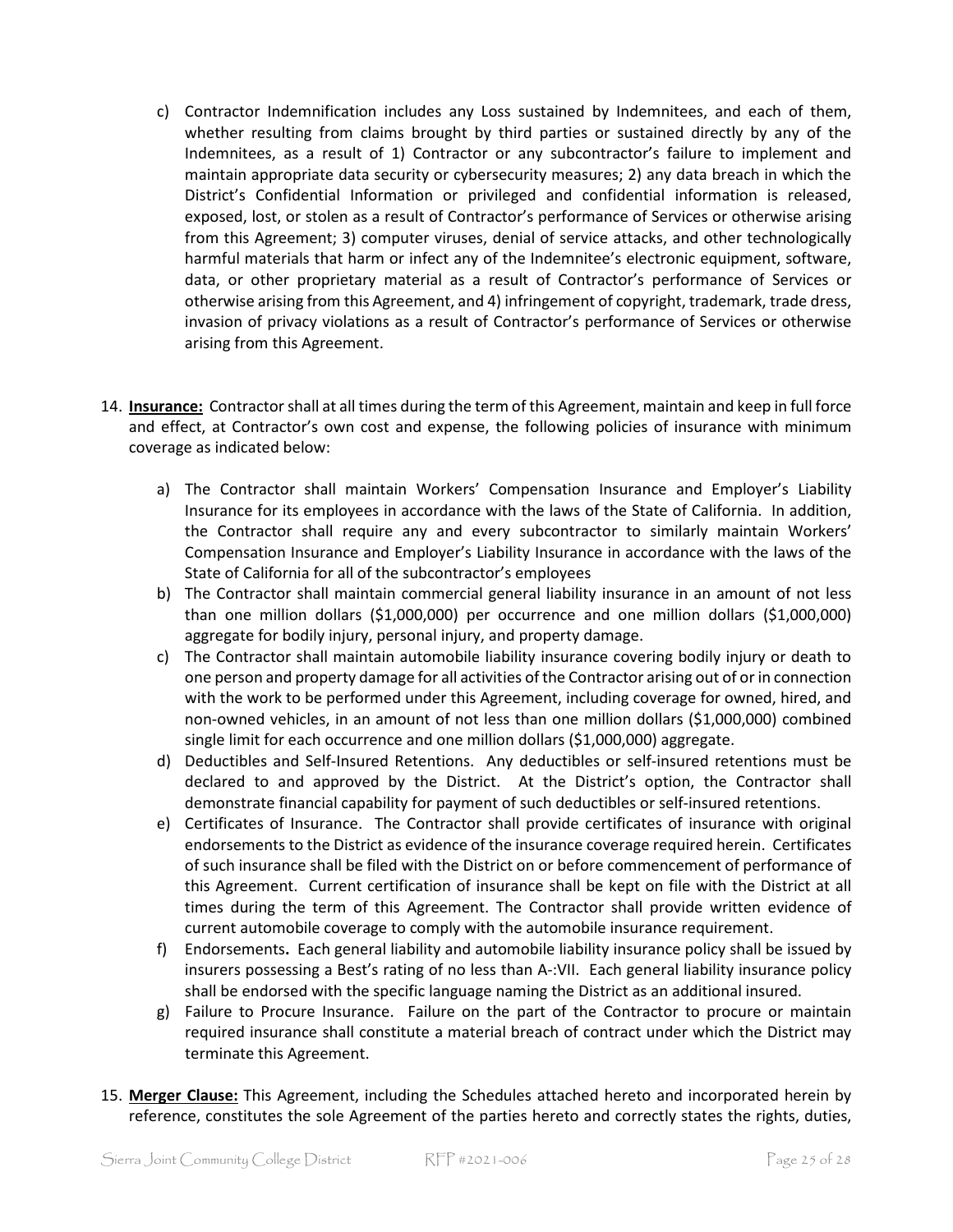and obligations of each party as of this document's date. In the event that any term, condition, provision, requirement or specification set forth in this body of the Agreement conflicts with or is inconsistent with any term, condition, provision, requirement or specification in any schedule.

- 16. **Non-Discrimination in Employment**: In connection with the performance of work under this Order, the Contractor agrees that it will not unlawfully discriminate on the basis of race, color, religion, gender, national origin, age or medical condition, sexual orientation or marital status or any other characteristic protected by law in the delivery of programs or services set forth herein.
- 17. **Compliance with Laws and Regulations**: The Contractor represents and warrants to District that Contractor and its employees, agents, and any subcontractors have filed all certifications and have obtained all licenses, permits, qualifications, and approvals of whatsoever nature is legally required in connection with this Agreement. Contractorshall perform services in accordance with all applicable laws and regulations.
- 18. **Assignment/Subcontracting**: Neither Party shall have any right to assign the work of this Agreement or any part thereof, without the previous written consent of the other Party. Contractor shall not, except as otherwise agreed in writing by the District, delegate or subcontract the work or service to be delivered or performed under this Agreement.
- 19. **Notices:** All notices and other communications pertaining to this Agreement shall be in writing and shall be deemed delivered upon depositing the notice or demand in the United States mail, certified or registered, postage prepaid, or by acknowledged e-mail or other verified receipt electronic communications between District and Contractor pertaining to this Agreement shall be addressed as shown below:

### **District:**

Sierra Joint Community College District Vice President of Administrative Services 5100 Sierra College Boulevard Rocklin, CA 95677 contracts@sierracollege.edu

#### **Contractor:**

- Contractor Name Attn: Address Address Email Address
- 20. **Amendments:** No modification or change to this Agreement shall be binding upon either Party unless contained in writing and signed by an authorized representative of both Parties.
- 21. **Entire Agreement**: This Agreement and any attached schedules constitute the entire agreement and understanding by and between the Parties with respect to its subject matter. This Agreement supersedes any other prior agreements.
- 22. **Waiver:** The failure by either Party to insist upon the strict performance of any of the terms, covenants, conditions of this Agreement shall not be deemed a waiver of any right or remedy they may have, and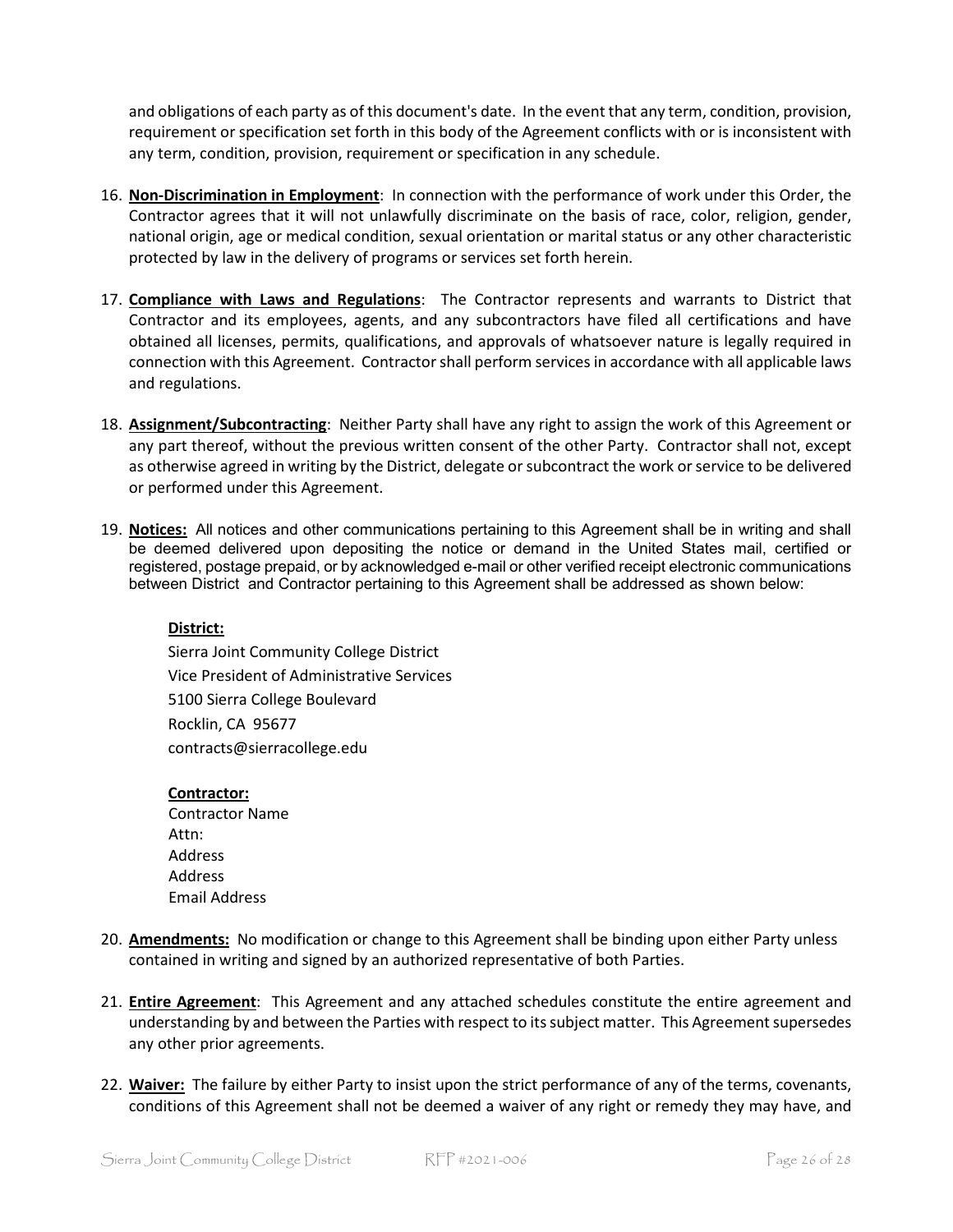shall not be deemed a waiver of their right to thereafter require the strict performance of any such terms, covenants and conditions.

- 23. **Governing Law**: This Agreement shall be governed by and construed in accordance with the laws of the State of California.
- 24. **Venue:** In the event that either Party brings any action against the other under this Agreement, the parties agree that trial of such action shall be vested exclusively in the state courts of California in the DISTRICT of Placer or in the United States District Court for the Northern District of California.
- 25. **No Third Party Beneficiaries**: Nothing in this Agreement shall be construed to create any duty to, any standard of care with reference to, or any liability to anyone other than the Parties to this Agreement. No one is an intended third-party beneficiary of this Agreement.
- 26. **Attorney's Fees**: If a party to this Agreement brings any action, including an action for declaratory relief, to enforce or interpret the provision of this Agreement, the prevailing Party shall be entitled to reasonable attorneys' fees in addition to any other relief to which that Party may be entitled. The court may set such fees in the same action or in a separate action brought for that purpose.
- 27. **Headings:** The headings used herein as headings of the various paragraphs and subparagraphs hereof are for convenience only, and the Parties agree that such captions are not to be construed as a part of the Agreement or to be used in determining or construing the intent or context of this Agreement.
- 28. **Severability:** If any of the provisions or portions thereof of this Agreement are held to be unenforceable or invalid by any court of competent jurisdiction, the validity and enforceability of the remaining provisions or portions thereof shall not be affected thereby.

IN WITNESS THEREOF, the parties have executed this Agreement of the day and year above written.

| <b>DISTRICT</b> |                                         |            | <b>CONTRACTOR</b> |
|-----------------|-----------------------------------------|------------|-------------------|
|                 | Sierra Joint Community College District |            |                   |
| Signature:      |                                         | Signature: |                   |
| Name &          | Erik Skinner, Vice President of         | Name &     |                   |
| Title:          | <b>Administrative Services</b>          | Title:     |                   |
| Date:           |                                         | Date:      |                   |
|                 | 5100 Sierra College Blvd                |            |                   |
| Address:        | Rocklin, CA 95677                       | Address:   |                   |
| Phone:          | $(916) 660 - 7600$                      | Phone:     |                   |

Validity of contract is dependent upon formal approval by the Governing Board per Education Code Section 81655.